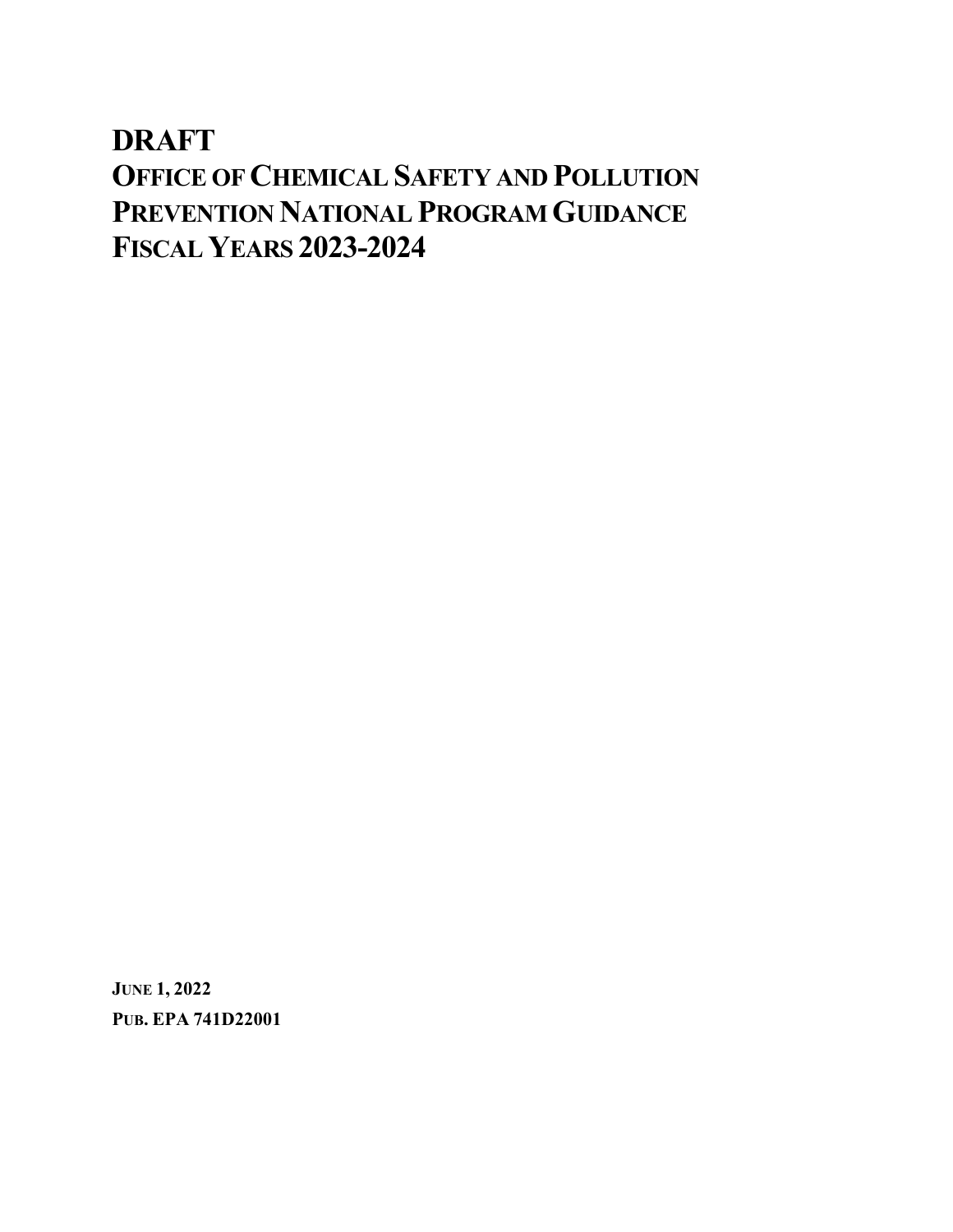# **Table of Contents**

| SECTION II. PROGRAM PRIORITIES, STRATEGIES, AND ACTIVITIES  4                                |
|----------------------------------------------------------------------------------------------|
| Program Priority: Pesticide Cooperative Agreements with States and Tribes  4<br>A.           |
| <b>B.</b>                                                                                    |
| C.                                                                                           |
| Program Priority: Revised Certification of Pesticide Applicators Rule 10<br>D.               |
| Program Priority: Region-Specific Pesticide Priorities on Those Areas of Greatest Need<br>Ε. |
| F.                                                                                           |
| G.                                                                                           |
| H.                                                                                           |
|                                                                                              |
|                                                                                              |
| SECTION V. FEDERAL CIVIL RIGHTS RESPONSIBILITIES, INCLUDING TITLE VI OF                      |
|                                                                                              |
|                                                                                              |
|                                                                                              |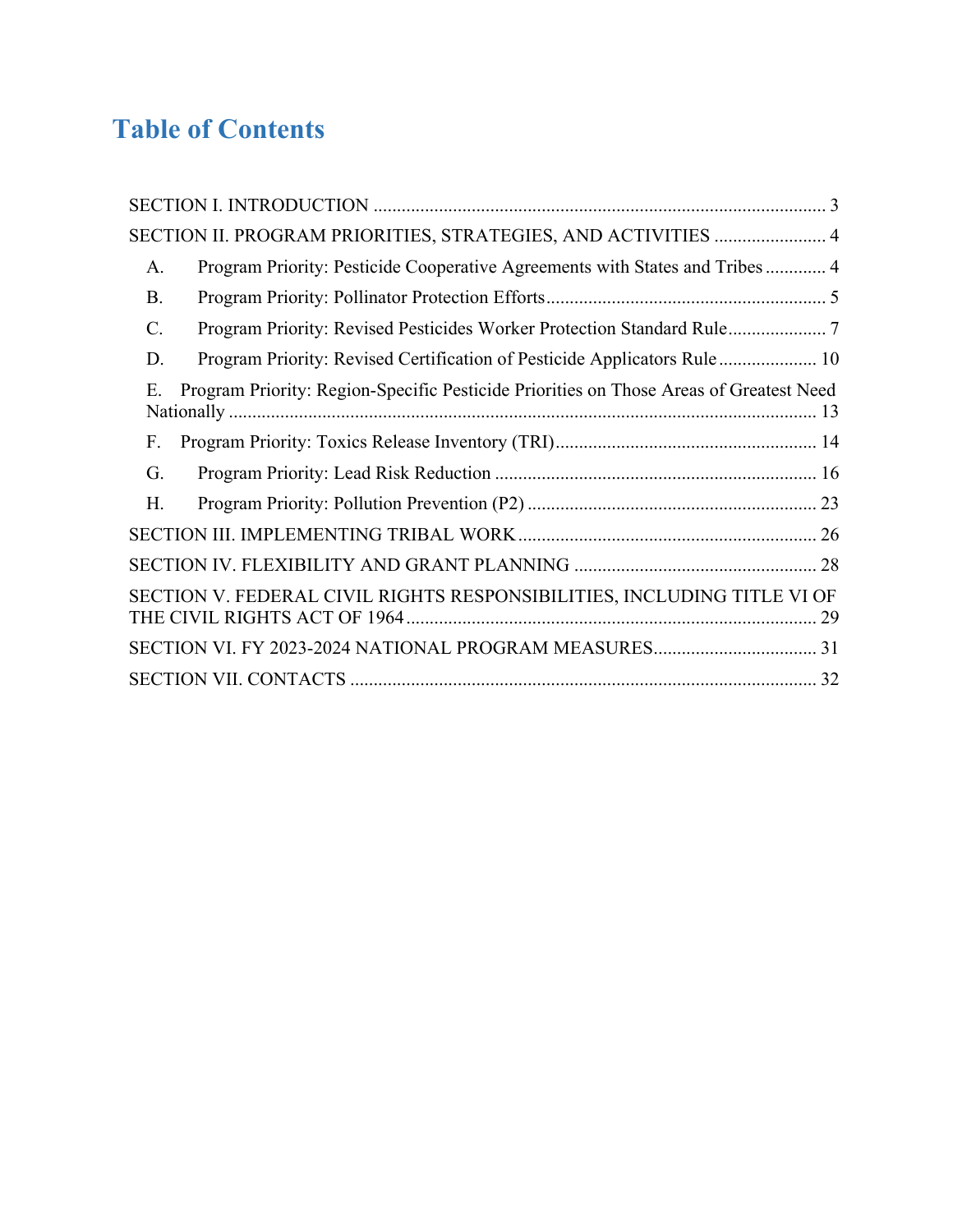## <span id="page-2-0"></span>**SECTION I. INTRODUCTION**

The National Program Guidances (NPG) set forth the strategies and actions the EPA and its state and tribal partners will undertake to protect human health and the environment. This NPG for FY 2023-2023 supports the Administration's priorities and provides the roadmap for achieving its mission, which are reflected in EPA's *FY 2022-2026 Strategic Plan* and the Agency's FY 2023 Congressional Justification.

Work in this NPG directly supports Goal 7, Ensure Safety of Chemicals for People and the Environment, in the *FY 2022 - 2026 EPA Strategic Plan*. OCSPP's NPG also integrates the *Plan's* goal to tackle climate change, advance environmental justice and civil rights, and to consider the health of children and other vulnerable populations in implementing our programs as detailed in the *Plan*'s:

- Goal 1: Tackle the Climate Crisis Cut pollution that causes climate change and increase the adaptive capacity of Tribes, states, territories, and communities.
- Goal 2: Take Decisive Action to Advance Environmental Justice and Civil Rights Achieve tangible progress for historically overburdened and underserved communities and ensure the fair treatment and meaningful involvement of all people regardless of race, color, national origin, or income in developing and implementing environmental laws, regulations, and policies.
- Cross-Agency Strategy 2: Consider the Health of Children at All Life Stages and Other Vulnerable Populations - Focus on protecting and improving the health of children at all life stages and other vulnerable populations in implementing our programs.

EPA's *FY 2022-2026 Strategic Plan* can be found at: [https://www.epa.gov/planandbudget/strategicplan.](https://www.epa.gov/planandbudget/strategicplan)

In the development of this NPG, the Office of Chemical Safety and Pollution Prevention (OCSPP) engaged in early outreach with states and federally recognized Indian tribes (tribes) and worked in collaboration and coordination with other National Program Managers (e.g., Office of Enforcement and Compliance Assurance (OECA), the Office of Water (OW)) and the regional offices to help identify the most important environmental and human health protection areas of work to be conducted by the regional offices in FY 2023-2024. During early stakeholder engagement, OCSPP provided copies of the FY 2020-2021 NPG and the draft *FY 2022-2026 Strategic Plan* framework to states and tribes for comment. State and tribal partners were asked to comment on the FY 2020-2021 NPG to inform the development of the FY 2023-2024 Guidance. These extensive discussions took place during a series of tribal and state conference calls, face-to-face meetings, and written correspondence at the national and regional levels. OCSPP's FY 2023-2024 NPM Guidance takes into consideration these external stakeholders and internal inputs on program-specific topics and those requiring cross-program coordination. OCSPP and the regional offices will continue to communicate regularly with the states and tribes to better understand local, regional, and national issues and priorities.

To complement the individual NPGs, Office of Chief Financial Officer (OCFO) developed an "Overview to the FY 2023-2024 NPM Guidances." The Overview to the NPG communicates important Agency-wide information and should be reviewed in conjunction with each of the FY 2023-2024 NPGs, grant guidances and other applicable requirements. For additional background,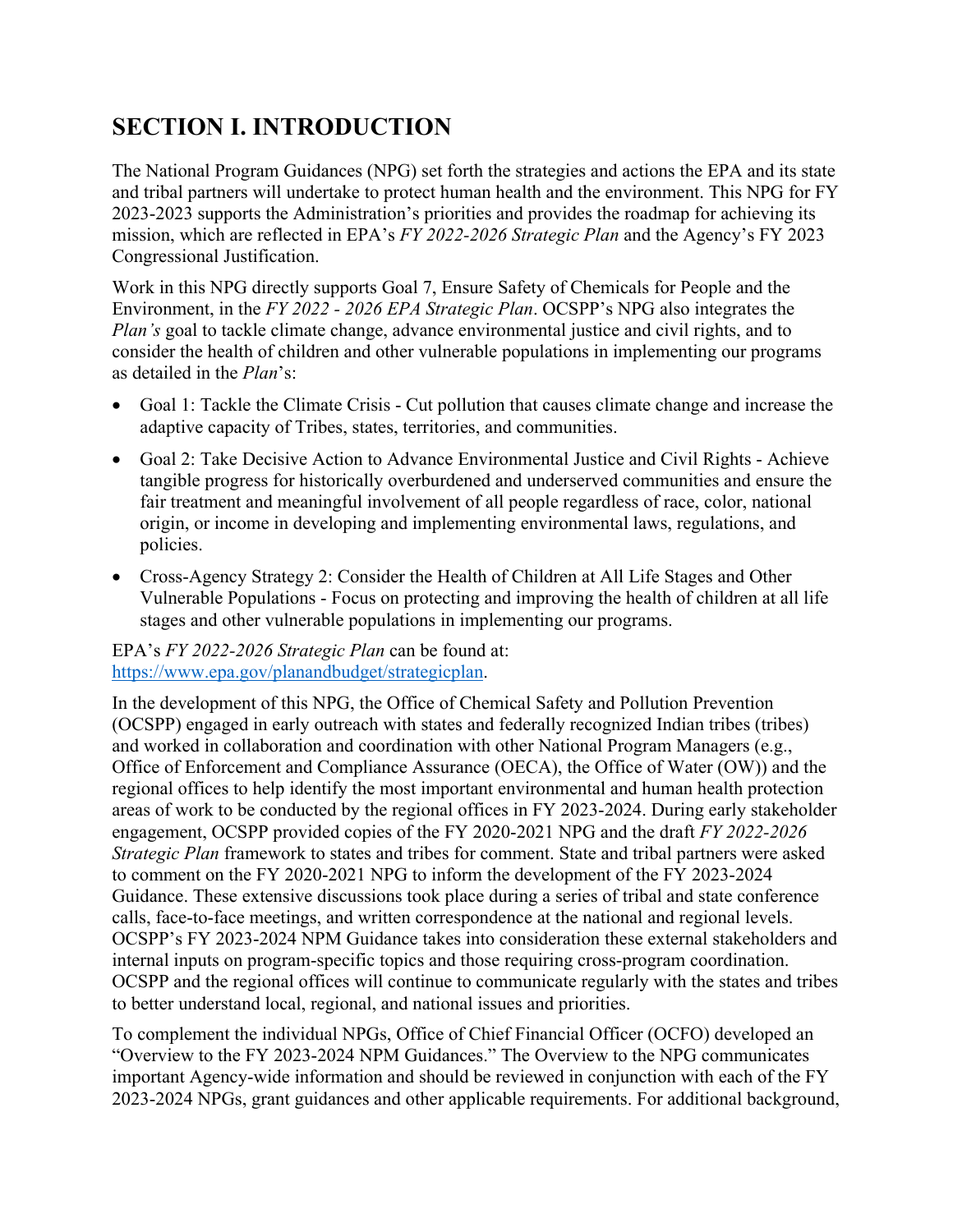please refer to EPA's Overview of the FY 2023-2024 National Program Guidances at [https://www.epa.gov/planandbudget/national-program-guidances.](https://www.epa.gov/planandbudget/national-program-guidances) Additionally, regional offices can rely on established EPA-Tribal Environmental Plans (ETEPs) to assist in conducting federal environmental program activities in Indian country, and with Alaskan Native Villages including direct implementation and technical and financial assistance. ETEPs factsheet can be found at: [https://www.epa.gov/tribal/epa-tribal-environmental-plans-eteps-fact-sheet.](https://www.epa.gov/tribal/epa-tribal-environmental-plans-eteps-fact-sheet)

EPA will use the Budget Formulation System (BFS) to track regional performance information and results. OCSPP's FY 2023 commitments are listed in Section 5 of this NPG. The annual commitments in BFS will remain as draft until final performance agreements are reached in May 2022. FY 2023 commitments will be finalized in November 2022. More information on the Agency's NPG development process, public comment process, other NPG to the regional offices and the Agency's official commenting template can be found on the EPA's Planning and Budgeting website at: [http://www2.epa.gov/planandbudget/national-program-manager](http://www2.epa.gov/planandbudget/national-program-manager-guidances)[guidances.](http://www2.epa.gov/planandbudget/national-program-manager-guidances) Additional information on the EPA performance measures, planning and budgeting can be found at: [http://www2.epa.gov/planandbudget.](http://www2.epa.gov/planandbudget) OCSPP-specific information can be found at: [http://www2.epa.gov/aboutepa/about-office-chemical-safety-and-pollution-prevention-ocspp.](http://www2.epa.gov/aboutepa/about-office-chemical-safety-and-pollution-prevention-ocspp)

## <span id="page-3-0"></span>**SECTION II. PROGRAM PRIORITIES, STRATEGIES, AND ACTIVITIES**

### <span id="page-3-1"></span>**A. Program Priority: Pesticide Cooperative Agreements with States and Tribes**

#### *Description*

OCSPP's National Pesticide Program depends on cooperative agreements with states, tribes, and territories to implement many of the requirements of the Federal Insecticide, Fungicide, and Rodenticide Act (FIFRA) and to promote our regulatory decisions and programs to achieve intended protections. This ensures OCSPP, OECA, and the EPA regional offices are responsive to co-regulator and stakeholder needs while effectively managing cooperative agreements.

#### *Strategy*

Regional offices are responsible for negotiating, implementing, and managing state and tribal cooperative agreements, and are uniquely positioned to provide technical assistance and oversight given their proximity and working relationships with our co-regulators. Regional project officers maintain ongoing communication with their grantees, providing oversight and technical assistance, and facilitating knowledge transfer between the field, regions and EPA headquarter offices.

#### *Activities*

• Negotiate state and tribal cooperative agreements and work plans consistent with the FIFRA Cooperative Agreement Guidance. Ensure work with underserved populations has been considered.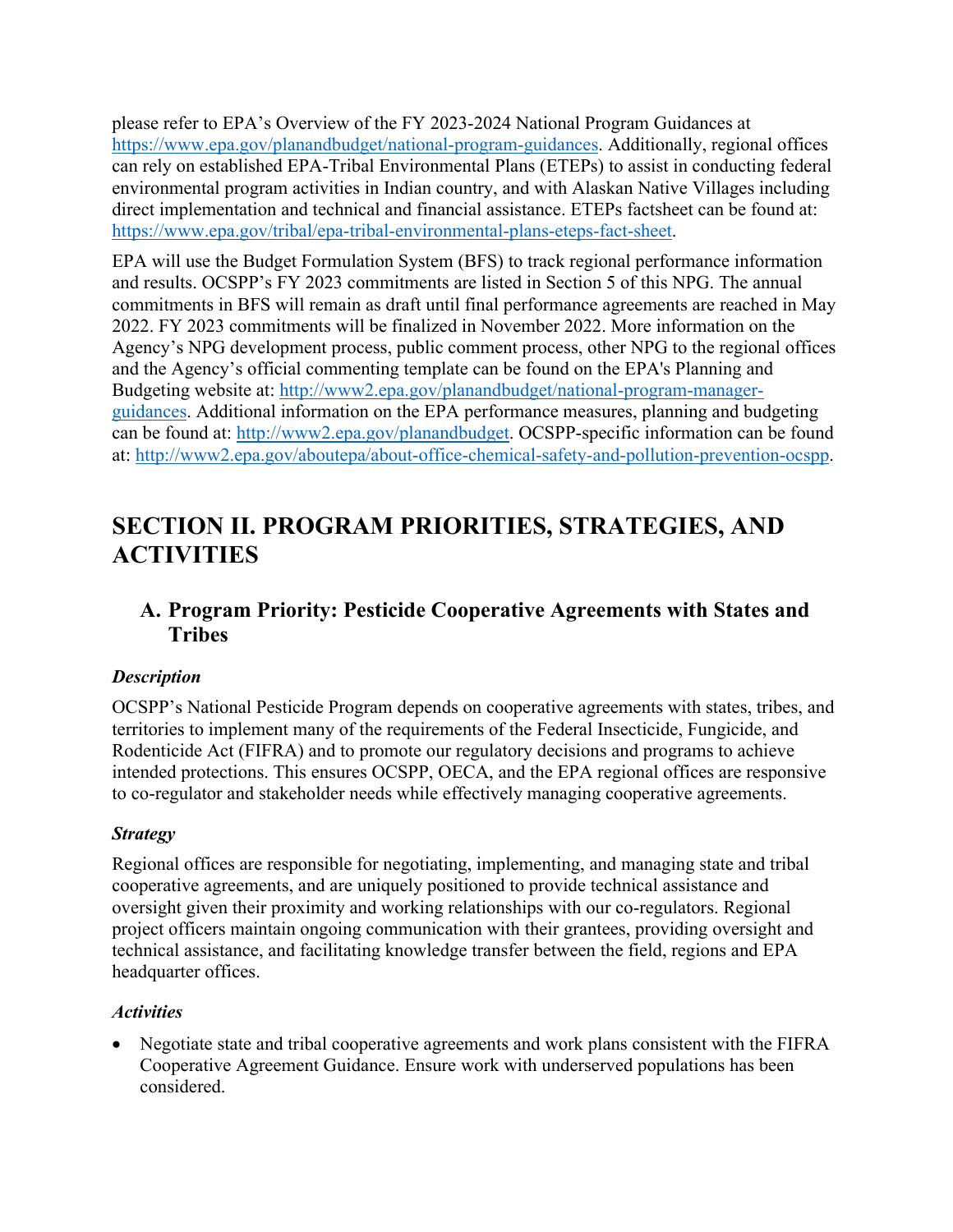- Issue grant funds to states and tribes in a timely manner once they become available. Ensure resources are directed consistent with the current FIFRA Cooperative Agreement Guidance [\(Fiscal Year 2022-2025 FIFRA Cooperative Agreement Guidance | US EPA\)](https://www.epa.gov/compliance/fiscal-year-2022-2025-fifra-cooperative-agreement-guidance) to areas where they are most needed.
- Ensure workplans are created in the FIFRA Grant Database (FGD) and meet the requirements of the current FIFRA Cooperative Agreement Guidance. All mid-year and endof-year reporting should also be consistent with the FIFRA guidance and entered in the FGD.
- Foster prompt and accurate communication of EPA Pesticide Program regulations, policies, and guidance to states and tribes.
- Communicate with states and tribes regularly to ensure grantees conduct meaningful work in priority areas and can meet their cooperative agreement responsibilities.
- Provide effective technical assistance and policy support for states and tribes on national pesticide priorities listed in the FIFRA Cooperative Agreement Guidance to help the grantees be successful.

#### *Measures*

Although no measure was developed for this priority, EPA will review the workplan accomplishments in the state and tribal end-of-year reports to evaluate the effectiveness of this national priority focus areas. Specifically, OCSPP will evaluate if all required program areas have been addressed and assess the quality of these efforts.

### <span id="page-4-0"></span>**B. Program Priority: Pollinator Protection Efforts**

#### *Description*

Through risk assessment, mitigation, education, and outreach, EPA's goal for pollinator protection is to ensure all pollinators, including native and managed pollinators (*e.g*. honeybees; *Apis mellifera*) are protected from potential adverse effects from pesticide exposure.

#### *Strategy*

Regional offices play a key role promoting pollinator protection activities through their frequent communication with states and tribes. State lead agencies and tribes are encouraged to develop pollinator protection plans that reflect local and regional stakeholder input/priorities. Regional offices should assist states and tribes with their implementation efforts throughout FY 2023-2024 and work with co-regulators and stakeholders to develop measures to determine the effectiveness of these plans in reducing pesticide risk to pollinators.

#### *Activities*

• Assist with the development and implementation of Pollinator Protection Plans (P3s) including Managed Pollinator Protection Plans (MP3), the appropriate revisions to such plans, and outreach for state and tribal pollinator protection plans. Regional offices should support states and tribes who are developing or revising the scope of their plans by: (e.g., expanding the scope by (1) reducing chronic exposure of pollinators to low levels of pesticides; (2) encouraging agricultural practices that reduce the overall environmental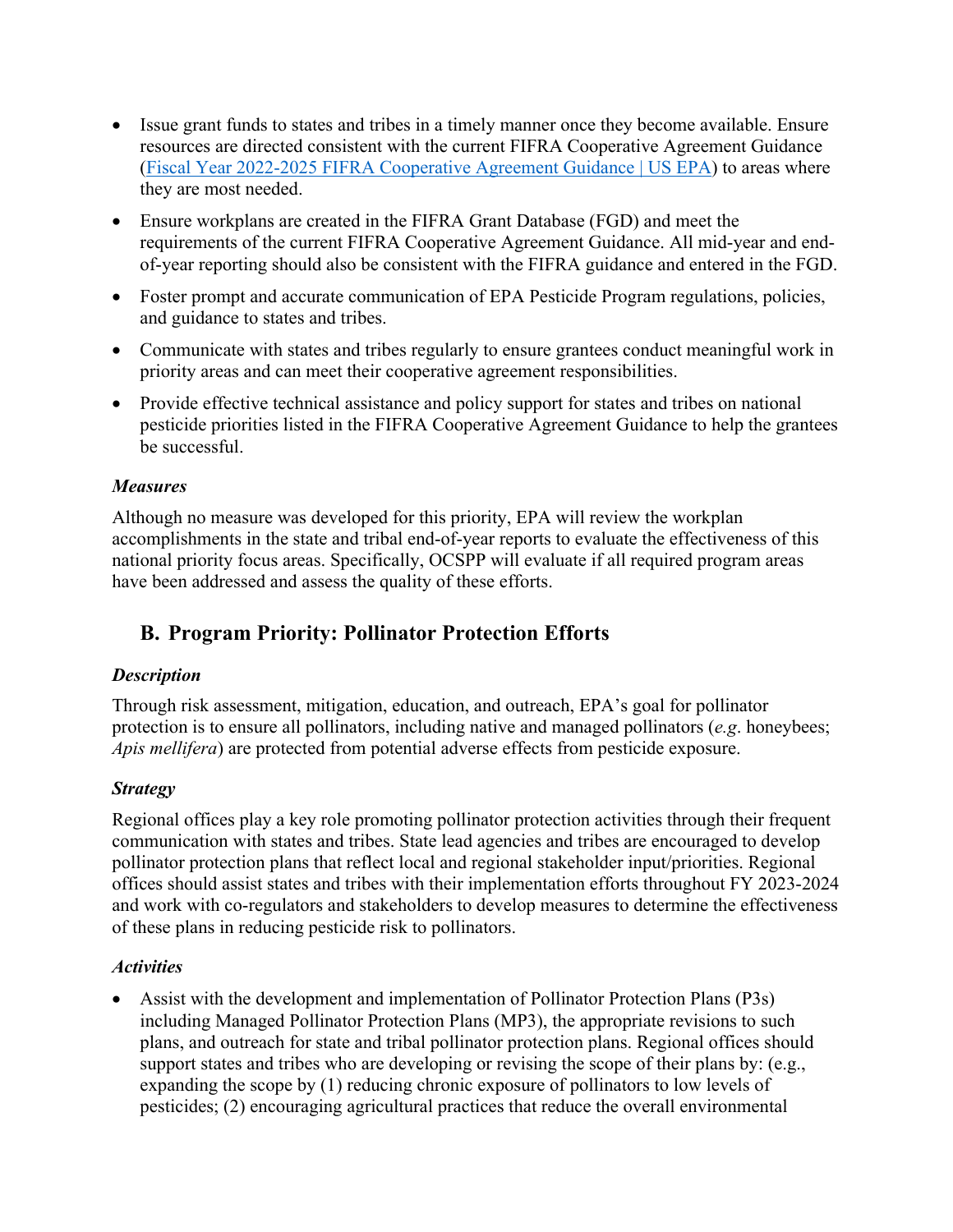loading of pesticides; and (3) reducing possible pesticide contamination of wild blooming host plants near treated cropland) pollinator protection plans.

- Use Association of American Pesticide Control Officials (AAPCO) surveys as a line of evidence determining the effectiveness of Pollinator Protection Plans. In 2019, based on recommendations from the Pesticide Program Dialogue Committee (PPDC), AAPCO and State FIFRA Issues Research and Evaluation Group (SFIREG) developed a survey for state and tribal lead agencies regarding various aspects of P3s. AAPCO intends to conduct this survey biennially. EPA will use the results of each survey as a line of evidence in determining the effectiveness of MP3s in reducing pesticide exposure to pollinators over time. EPA regional offices should encourage states and tribes to complete and submit the biennial surveys so that AAPCO/SFIREG can provide a summary to EPA. Tribes have the option to complete the biennial surveys as well and/or develop alternate means of assessing the effectiveness of their Pollinator Protection Plans.
- *Conduct outreach and education on pollinator protection approaches and efforts as well as the Monarch Protection Strategy.* Regional offices should disseminate existing outreach materials and assist in the development of new information, when possible (*e.g.,* update study manuals for certification exams) to promote pollinator protection Best Management Practices (BMPs), and Integrated Pest Management (IPM) in crops attractive to bees. For a listing of bee-attractive crops, see the USDA publication at: [https://www.usda.gov/sites/default/files/documents/Attractiveness-of-Agriculture-Crops-to-](https://www.usda.gov/sites/default/files/documents/Attractiveness-of-Agriculture-Crops-to-Pollinating-Bees-Report-FINAL-Web-Version-Jan-3-2018.pdf)[Pollinating-Bees-Report-FINAL-Web-Version-Jan-3-2018.pdf](https://www.usda.gov/sites/default/files/documents/Attractiveness-of-Agriculture-Crops-to-Pollinating-Bees-Report-FINAL-Web-Version-Jan-3-2018.pdf)

Existing EPA-developed pollinator protection materials can be found on EPA's website at: [https://www.epa.gov/pollinator-protection/epa-actions-protect-pollinators.](https://www.epa.gov/pollinator-protection/epa-actions-protect-pollinators)

New EPA-developed webinars on pollinator health and habitat include discussions on: Creating Monarch Habitats in Schools and Communities, Designing and Conducting Bee Studies, Assessing Risks to Bees from Pesticides, Agricultural Stewardship and Best Management Practices to Reduce Pollinator Risk, and Engaging Stakeholders: Development and Implementation of Pollinator Protection Plans, and can be found on EPA's website at:

<https://www.epa.gov/pollinator-protection/epa-offers-webinars-pollinator-health-and-habitat>

In addition, an extensive amount of outreach and educational materials are available through the USDA Cooperative Extension Service: [\(https://www.usda.gov/topics/rural/cooperative-research](https://www.usda.gov/topics/rural/cooperative-research-and-extension-services)[and-extension-services\)](https://www.usda.gov/topics/rural/cooperative-research-and-extension-services) and Natural Resources Conservation Service websites [\(https://www.nrcs.usda.gov/wps/portal/nrcs/main/national/plantsanimals/pollinate/\)](https://www.nrcs.usda.gov/wps/portal/nrcs/main/national/plantsanimals/pollinate/), and on stakeholder websites, such as the Pollinator Partnership [\(https://pollinator.org/\)](https://pollinator.org/), the Honey Bee Health Coalition [\(https://honeybeehealthcoalition.org/\)](https://honeybeehealthcoalition.org/), Monarch Watch [\(https://www.monarchwatch.org/\)](https://www.monarchwatch.org/), and Xerces Society [\(https://xerces.org/\)](https://xerces.org/).

Support project ideas that promote Pollinator Protection to the Pesticide Educational Resources Collaborative (PERC), a cooperative agreement between the Office of Pesticide Programs and University of California Davis Extension, in collaboration with Oregon State University. Projects could include the development or revision of manuals, exam banks or other materials. Proposed project ideas can be submitted on PERC's web site: [http://pesticideresources.org/.](http://pesticideresources.org/)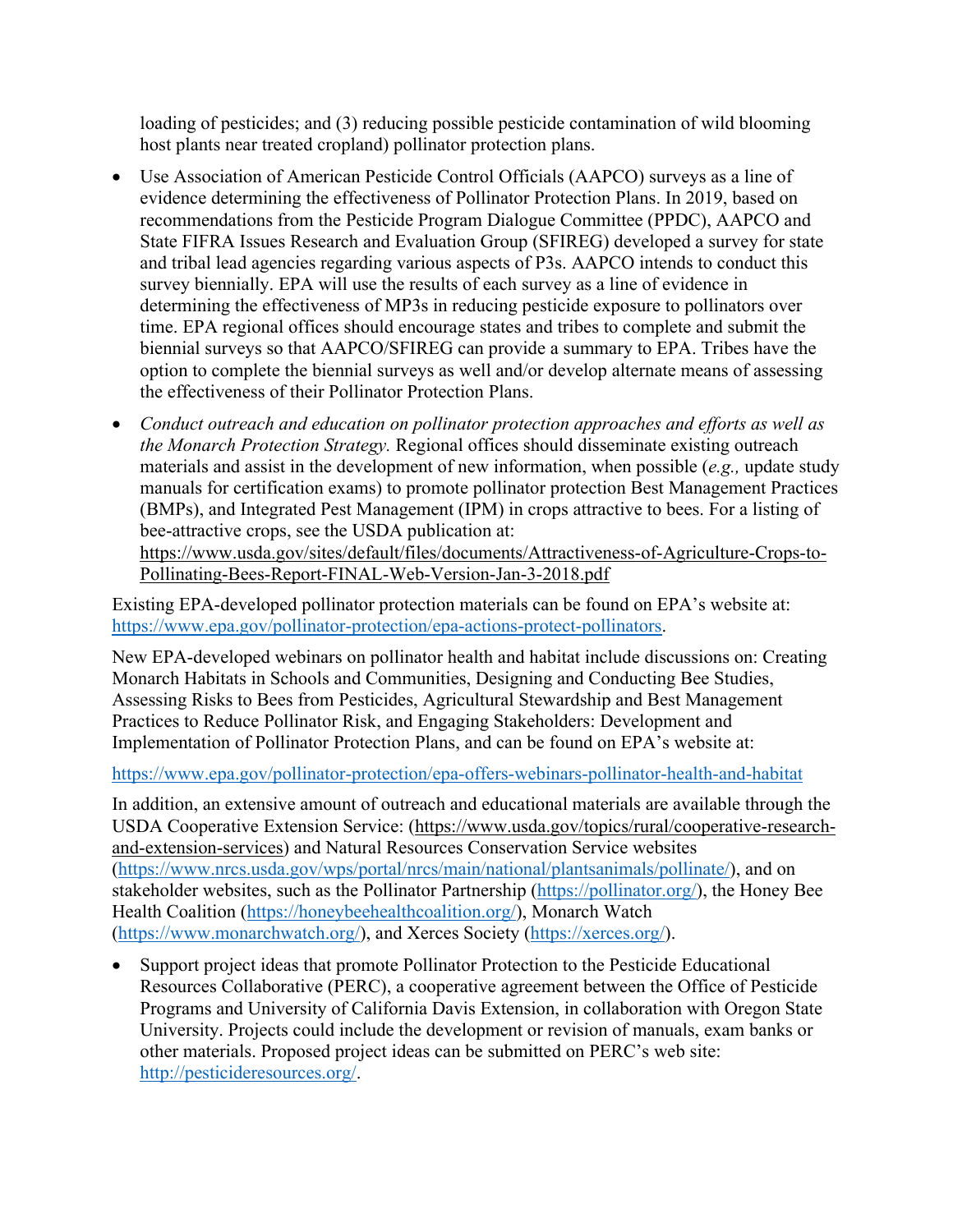- *Identify opportunities to partner with other agencies and organizations interested in promoting pollinator protection.* The National Strategy to Promote the Health of Honey Bees and Other Pollinators includes ideas for partnerships. Regional offices should consider:
	- o Partnering with USDA regional IPM Centers to leverage opportunities for outreach on pollinator protection BMPs. [\(https://nifa.usda.gov/regional-integrated-pest-management](https://nifa.usda.gov/regional-integrated-pest-management-ipm-centers)[ipm-centers\)](https://nifa.usda.gov/regional-integrated-pest-management-ipm-centers).
	- o Linking to the Pollinator Partnership Action Plan. [\(https://obamawhitehouse.archives.gov/sites/whitehouse.gov/files/images/Blog/PPAP\\_20](https://obamawhitehouse.archives.gov/sites/whitehouse.gov/files/images/Blog/PPAP_2016.pdf) [16.pdf\)](https://obamawhitehouse.archives.gov/sites/whitehouse.gov/files/images/Blog/PPAP_2016.pdf).
	- o Reviewing the *Pollinator Research Action Plan of the National Strategy* which has sections on "Research to Application" and Partnerships. [\(https://obamawhitehouse.archives.gov/sites/default/files/microsites/ostp/Pollinator%20R](https://obamawhitehouse.archives.gov/sites/default/files/microsites/ostp/Pollinator%20Research%20Action%20Plan%202015.pdf) [esearch%20Action%20Plan%202015.pdf\)](https://obamawhitehouse.archives.gov/sites/default/files/microsites/ostp/Pollinator%20Research%20Action%20Plan%202015.pdf).
	- o Reference EPA's memorandum of understanding with the Pollinator Partnership. [\(https://www.epa.gov/pollinator-protection/memorandum-understanding-between-epa](https://www.epa.gov/pollinator-protection/memorandum-understanding-between-epa-and-pollinator-partnership)[and-pollinator-partnership\)](https://www.epa.gov/pollinator-protection/memorandum-understanding-between-epa-and-pollinator-partnership).

#### *Measures*

Although no measure was developed for this priority, EPA will review the data provided by the AAPCO/SFIREG biennial surveys referenced above along with other lines of evidence to gauge the effectiveness of the state's MP3s. While the first year's data serves as a baseline, they provide a means for EPA and states/tribes to track specific indicators of success in the coming years and to identify potential opportunities to enhance the direction and effectiveness of P3s. State lead agency and Tribal Nation interests identified through the initial survey have been incorporated in the 2022 – 2025 FIFRA Cooperative Agreement Guidance.

EPA's strategy to evaluate the effectiveness of MPs toward this national priority utilizes a broad range of survey data, not just the AAPCO surveys, as lines of evidence with which to assess the national impact of efforts to mitigate potential exposure of pollinators to pesticides. Other lines of evidence include data from the Bee Informed Partnership Loss and Management Survey [\(https://beeinformed.org/citizen-science/loss-and-management-survey/\)](https://beeinformed.org/citizen-science/loss-and-management-survey/) the USDA National Agricultural Statistics Service (NASS) surveys

[\(https://usda.library.cornell.edu/concern/publications/rn301137d?locale=en\)](https://usda.library.cornell.edu/concern/publications/rn301137d?locale=en), and the USDA Animal and Plant Health Inspection Survey (APHIS) Honey Bee Pest and Disease survey [\(https://research.beeinformed.org/state\\_reports/\)](https://research.beeinformed.org/state_reports/) along with bee kill incident data reported to EPA.

### <span id="page-6-0"></span>**C. Program Priority: Revised Pesticides Worker Protection Standard Rule**

#### *Description*

On November 2, 2015, EPA published final revisions to the Worker Protection Standard (WPS) rule [\(40 CFR Part 170:](https://www.ecfr.gov/current/title-40/chapter-I/subchapter-E/part-170) https://www.ecfr.gov/current/title-40/chapter-I/subchapter-E/part-170). The WPS revisions address important occupational protections for pesticide workers and handlers such as pesticide safety training, notification, communication materials, use of PPE, and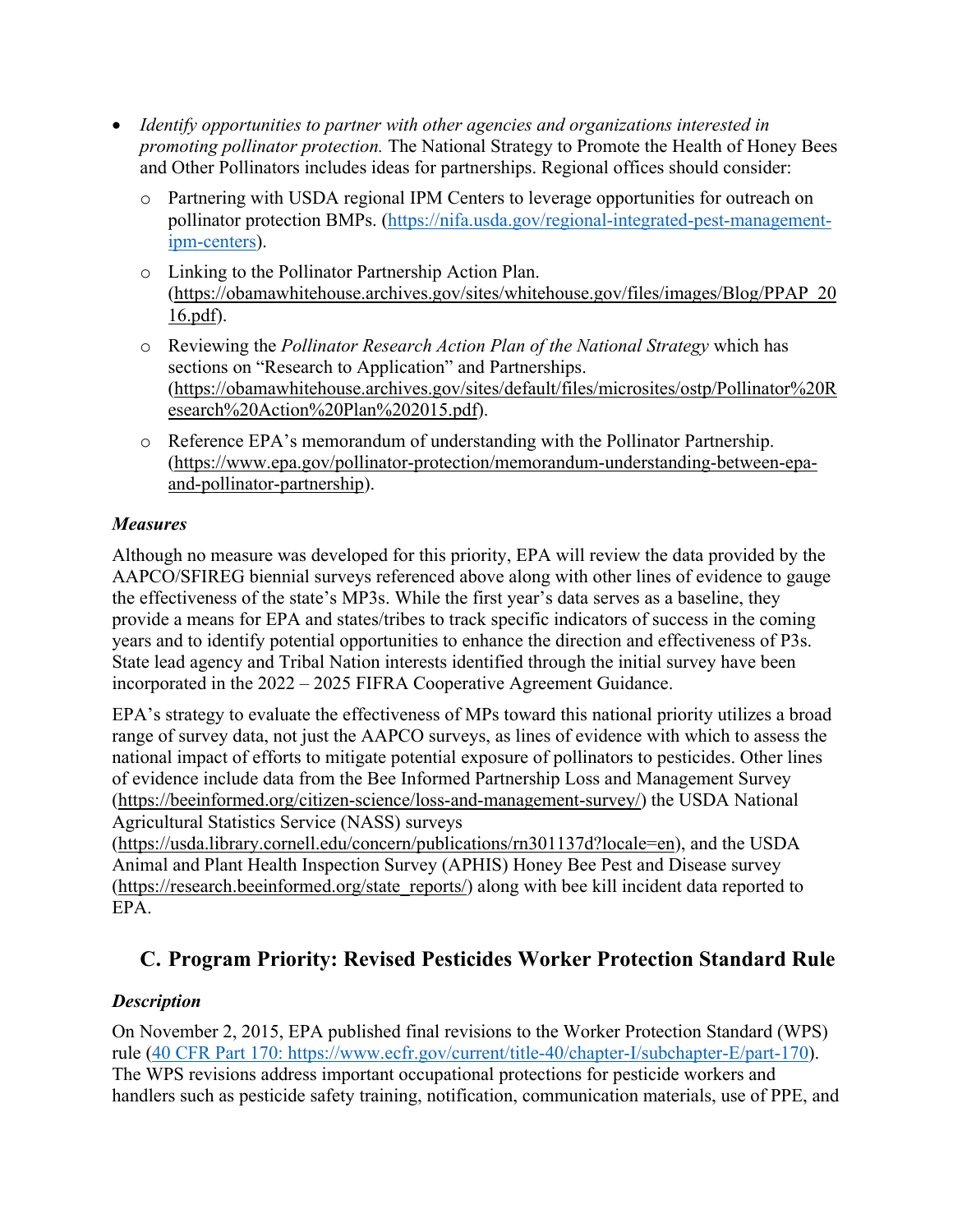decontamination supplies. In line with the Agency's FY 2022-2026 Strategic Plan's Goal 2, Take Decisive Action to Advance Environmental Justice and Civil Rights and Cross-Agency Strategy 2, Consider the Health of Children at All Life Stages and Other Vulnerable Populations, these revisions are intended to reduce the number and severity of pesticide exposure incidents and prevent unreasonable adverse effects among agricultural workers, pesticide handlers and vulnerable groups, including communities of color and low-income populations, farmworker children, farmworker families and the general population. It is estimated that more than two million farmworkers nationwide receive protections under the WPS regulation.

#### *Strategy*

Most provisions of the 2015 WPS rule became effective January 2, 2017; however, a few provisions were delayed and did not become effective until January 2, 2018. The provisions requiring employers to provide the WPS training that meets the new training content requirements of the rule were further delayed until EPA produced and released new training materials that met the new content requirements. EPA published the required Notice of Availability of the WPS training materials on June 22, 2018. Therefore, all the requirements of the revised 2015 WPS rule have been in effect since December 19, 2018, and regions should focus their activities for FY 2023-2024 on ensuring effective implementation of the revised 2015 WPS requirements.

In addition to these changes, EPA published a targeted revisions to the application exclusion zone (AEZ) requirements of the 2015 WPS [\(85 FR 68760;](https://www.federalregister.gov/documents/2020/10/30/2020-23411/pesticides-agricultural-worker-protection-standard-revision-of-the-application-exclusion-zone) October 30, 2020). At this time, there is no implementation of the 2020 Rule as a preliminary injunction has stayed the effective date of the 2020 Rule and enjoined EPA from implementing the 2020 revisions. The 2020 Rule is concurrently undergoing review per the Executive Order on Protecting Public Health and the Environment and Restoring Science to Tackle the Climate Crisis. Therefore, EPA is implementing the WPS as published in 2015.

#### *Activities*

The principal activities for all regional offices in the WPS program area for FY 2023-2024 will be to support the states and tribes in their implementation of the WPS. Regional offices should also support any additional WPS implementation activities that may be identified in subsequent Agency guidance documents or directives due to potential rule modifications or policy decisions that may occur after this guidance is issued.

Specific regional activities include:

- Provide training, outreach, and technical assistance to states and tribes, other co-regulators, and State Land Grant Universities/Extension educators on the key requirements and impacts of the revised WPS rule, including Agency action on the WPS-AEZ. This includes organizing training for states, tribes and other co-regulators as needed (in person or by webinar) and coordinating the communication and resolution of issues and concerns between states, tribes and OCSPP or OECA when necessary.
- Support state and tribal WPS rule and program implementation efforts and provide effective oversight of state and tribal WPS programs so that Agency resources are directed to areas where they are most needed and best support the WPS program goals. Allocate resources as available to support travel for regional staff to attend and participate in national WPS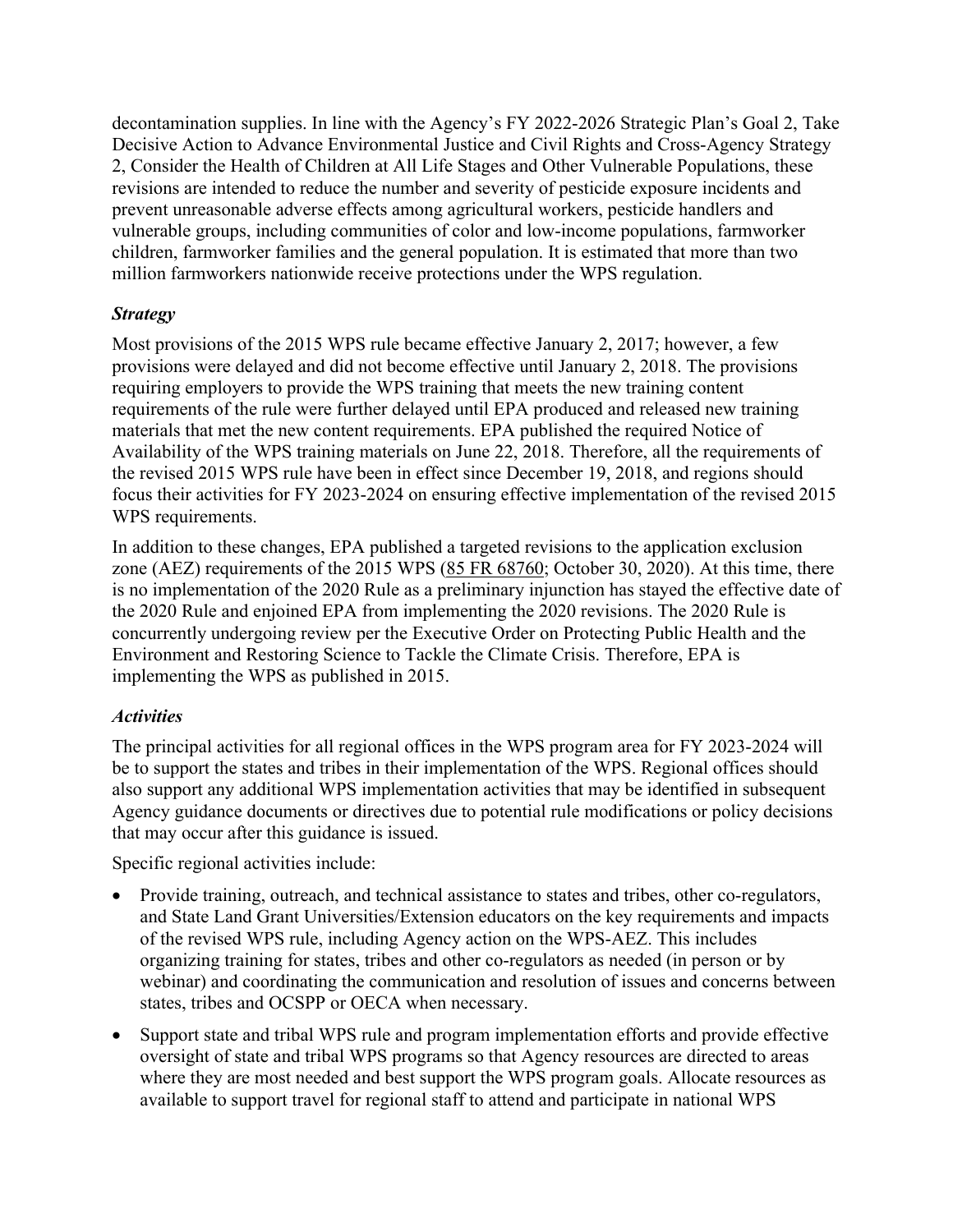Pesticide Regulatory Education Program (PREP) and Pesticide Inspector Regulatory Training (PIRT) courses, as well as other national WPS training courses or programs that may be held to train regional staff and inspectors and build regional infrastructure and/or capacity for supporting WPS program implementation.

- Support national efforts designed to address field implementation issues that may arise (e.g., developing WPS fact sheets, "Q&A's," addressing equivalency requests, developing regionspecific training and/or compliance assistance materials, etc.).
- Seek opportunities to address two or more priorities in one activity, such as the WPS and the Certification of Pesticide Applicators (CPA) rule, pollinator protection, climate change, and/or environmental justice. Examples of environmental justice considerations for WPS include development and delivery of outreach, educational materials with consideration of the language and cultural context of the target audience. This includes farmworkers and their families, pesticide applicators, and the small business farmer.
- Assist with the development and distribution of EPA-approved WPS training materials, reviewing new or updated training materials submitted to EPA for approval as applicable and appropriate.
- Work with states and tribes in the region to ensure mechanisms and procedures are in place to enable coordination and follow-up on reports of occupational pesticide exposure, incidents or illnesses that may be related to pesticide use or misuse, or WPS violations, and facilitate any efforts to establish or enhance such efforts.

Regional offices with more WPS-affected establishments, large farmworker populations or specific/special WPS implementation issues should also consider undertaking supplemental special initiatives or activities in the following areas:

- Facilitate development and adoption of EPA-approved WPS train-the-trainer (TTT) programs and materials. OCSPP encourages regional offices to support the establishment of state and tribal WPS TTT programs that will improve the quality of WPS trainers and WPS training programs.
- Support programs and provide resources to facilitate employer compliance with the new WPS requirements related to respirator use (i.e., medical evaluation, fit-testing and respirator training). This may include developing partnerships with medical providers, regulatory partners, grower and commodity groups, and/or nongovernmental organizations to support understanding and adoption of the requirements as well as providing resources and mechanisms for fulfilling the requirements.
- Work with regional community-based WPS training providers. When possible, regional offices should work with community-based training providers, such as Association of Farmworker Opportunity Programs, Telamon, and other farmworker assistance groups, to support WPS training efforts and ensure training providers are meeting WPS requirements. Regional offices should facilitate linkages between training providers and state and tribal contacts and members of the agricultural community, so their services can be utilized more effectively.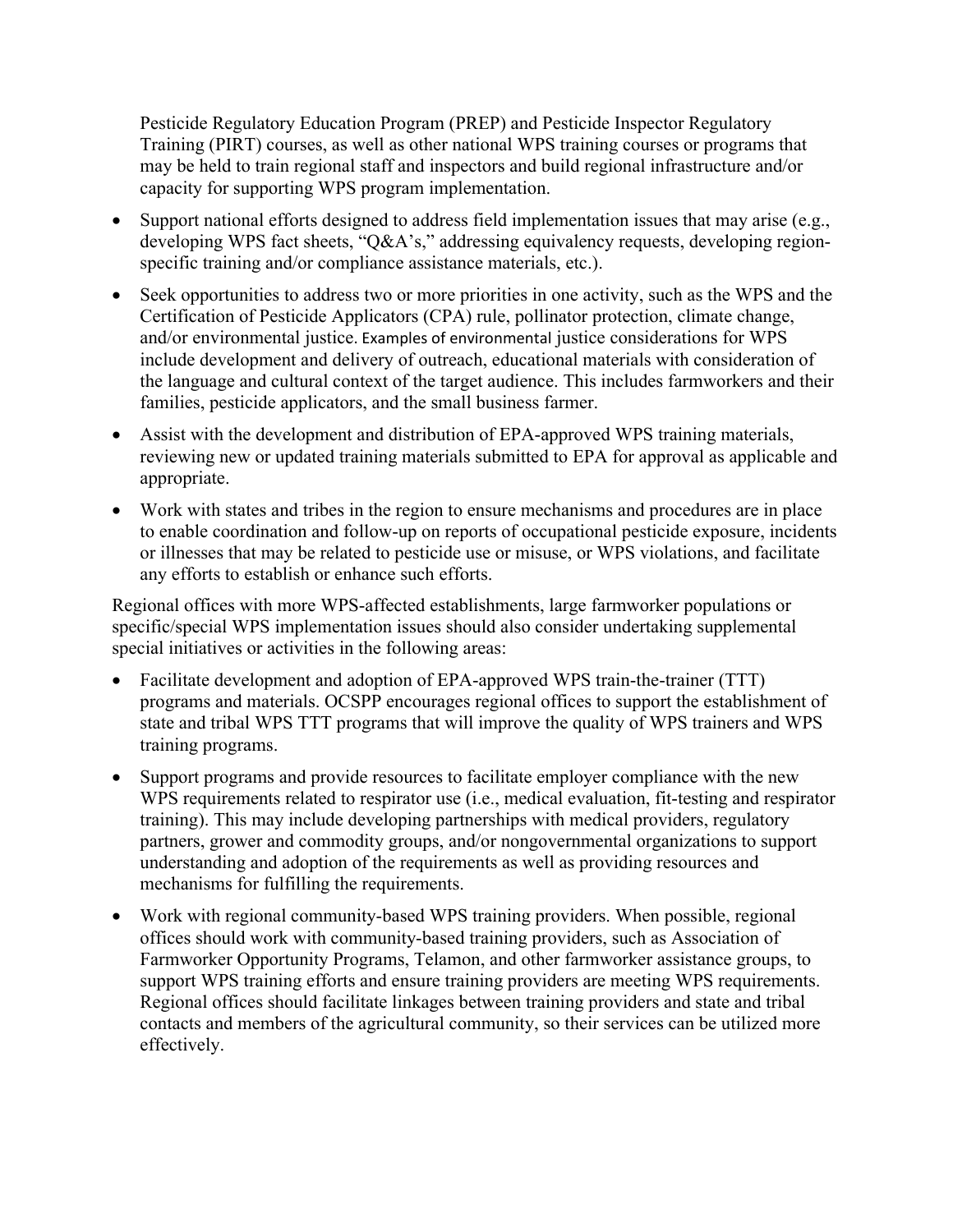• Develop cooperative relationships with farmworker service organizations. Regional offices should identify and work with groups in the region that provide services to farmworkers to establish cooperative relationships, better communication, and linkages.

#### *Measures*

Although no measure was developed for this priority, EPA will review regional information on WPS efforts, and any other qualitative data available, to evaluate the effectiveness of regional progress towards this national priority focus.

### <span id="page-9-0"></span>**D. Program Priority: Revised Certification of Pesticide Applicators Rule**

#### *Description*

The Certification and Training (C&T) Program is critical to ensuring that persons using or supervising the use of Restricted Use Pesticides (RUPs) are competent to use these products without causing unreasonable adverse effects to human health or the environment and to provide a mechanism by which states, tribes, and federal agencies can administer their own programs to certify applicators of RUPs as competent. The C&T Program also plays a vital role in ensuring that important pesticide tools remain available to pest control officials and users to address critical pest management needs.

On January 4, 2017, EPA published final rule revisions to the Certification of Pesticide Applicators rule (40 CFR Part 171). The revisions address private applicator competency, standards for recertification programs, standards for supervision of noncertified applicators, competency requirements for noncertified applicators applying RUPs under the supervision of a certified applicator, minimum age for certified and noncertified applicators, application-method specific categories, requirements for state, tribal, and federal Agency certification plans, and implementation requirements. These revisions are intended to reduce the number and severity of pesticide exposure incidents associated with the use of RUPs, and prevent unreasonable adverse effects among certified applicators, noncertified persons applying under the supervision of a certified applicator, vulnerable groups, including communities of color and low-income populations, and the general population.

The revised Certification of Pesticide Applicators final rule became effective March 6, 2017. All implementation dates established for the final rule are in effect. States and other certifying authorities have until March 4, 2020, to submit modified certification plans. The revised plans must demonstrate compliance with the new standards in the rule or provide a detailed schedule in the plan for how and when the state or certifying authority will complete the required legislative and/or regulatory actions and other program changes needed to implement the revised rule's requirements. Existing plans remain in effect until EPA approves or rejects the revised plan. Initially, EPA had until March 4, 2022, to make its approval decisions for the revised plans.

Due to the impact of the COVID-19 public health emergency and the need for careful review of program-specific issues and questions, EPA issued a rule that would extend the date by which plans must be approved and ensure existing plans can remain in place during this time-limited extension. This Interim Final Rule (IFR) was published in the Federal Register on December 20, 2021 and provides an 8-month extension to the EPA approval date. Additionally, EPA issued a separate Notice of Proposed Rulemaking (NPRM) shortly after the IFR on the potential need for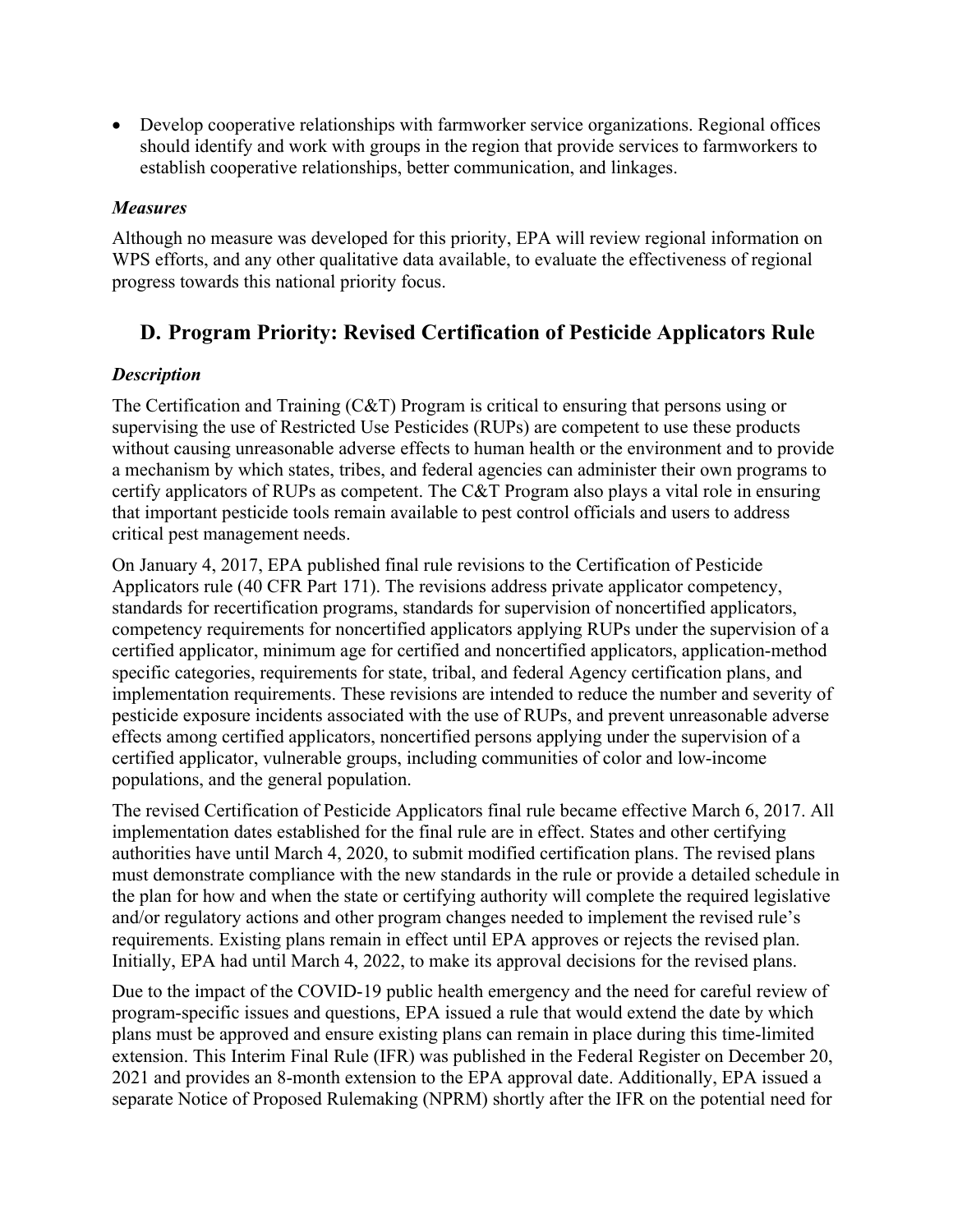extending the expiration date beyond November 4, 2022. The timeframe for implementation/compliance with revised certification plans will be decided on a case-by-case basis as part of EPA's review and approval process.

#### *Strategy*

In support of the Agency's Strategic Plan's Goal 2, the principal activities for all regional offices in the Certification of Pesticide Applicators (CPA Rule) Program area for FY 2023-2024 will be to support the states and tribes addressing EPA feedback to certifying authority plans and in the states' and tribes' revision and implementation of their revised plans to ensure that states and tribes have amended their certification plans for EPA to approve plans by the November 4, 2022 regulatory date. This includes coordinating with their states and tribes and addressing rule and plan questions and raising issues or concerns to the National CPA Rule Plan Review Workgroup. Regions must also ensure state and tribal pesticide applicator certification programs are being implemented and maintained in accordance with their EPA-approved certification plans, and that annual C&T program reporting requirements are met. Regional offices should also support any CPA Rule implementation activities identified in the revised plans, subsequent Agency guidance documents or directives due to potential rule modifications or policy decisions that may occur after this guidance is issued.

Additionally, regional offices should support the Agency's implementation of the January 4, 2017 rule revisions to Part 171 Certification of Pesticide Applicators rule and carry out regional C&T program implementation activities in accordance with this and any other applicable EPA guidance.

#### *Activities*

Specific regional pesticide program activities include:

- Regions should support the states and tribes in addressing EPA feedback to certifying authority plans and in implementation of the revised Certification of Pesticide Applicators rule. This includes addressing rule and plan questions and raising potential sticking points to the National CPA Rule Plan Review Workgroup.
- Regional offices must ensure state and tribal pesticide applicator certification programs are being implemented and maintained in accordance with their EPA-approved certification plans. Regional offices should ensure states and tribes continue implementing pesticide applicator certification programs in accordance with current EPA-approved certification plans and Part 171 requirements until such time that revised plans have been submitted to EPA and the new, EPA-approved revised certification plans complying with the new revised Part 171 rule requirements are fully implemented.
- Regions should offer technical support and outreach to tribes with an interest to develop a tribe-specific certification plan (i.e., tribes that are interested in moving beyond coverage under the EPA Plan for Indian Country).
- Seek opportunities to address two or more priorities in one activity, such as the CPA rule and the WPS, pollinator protection, climate change, and/or environmental justice. Examples of environmental justice considerations for CPA implementation may include development and delivery of outreach and educational materials with consideration of the language and cultural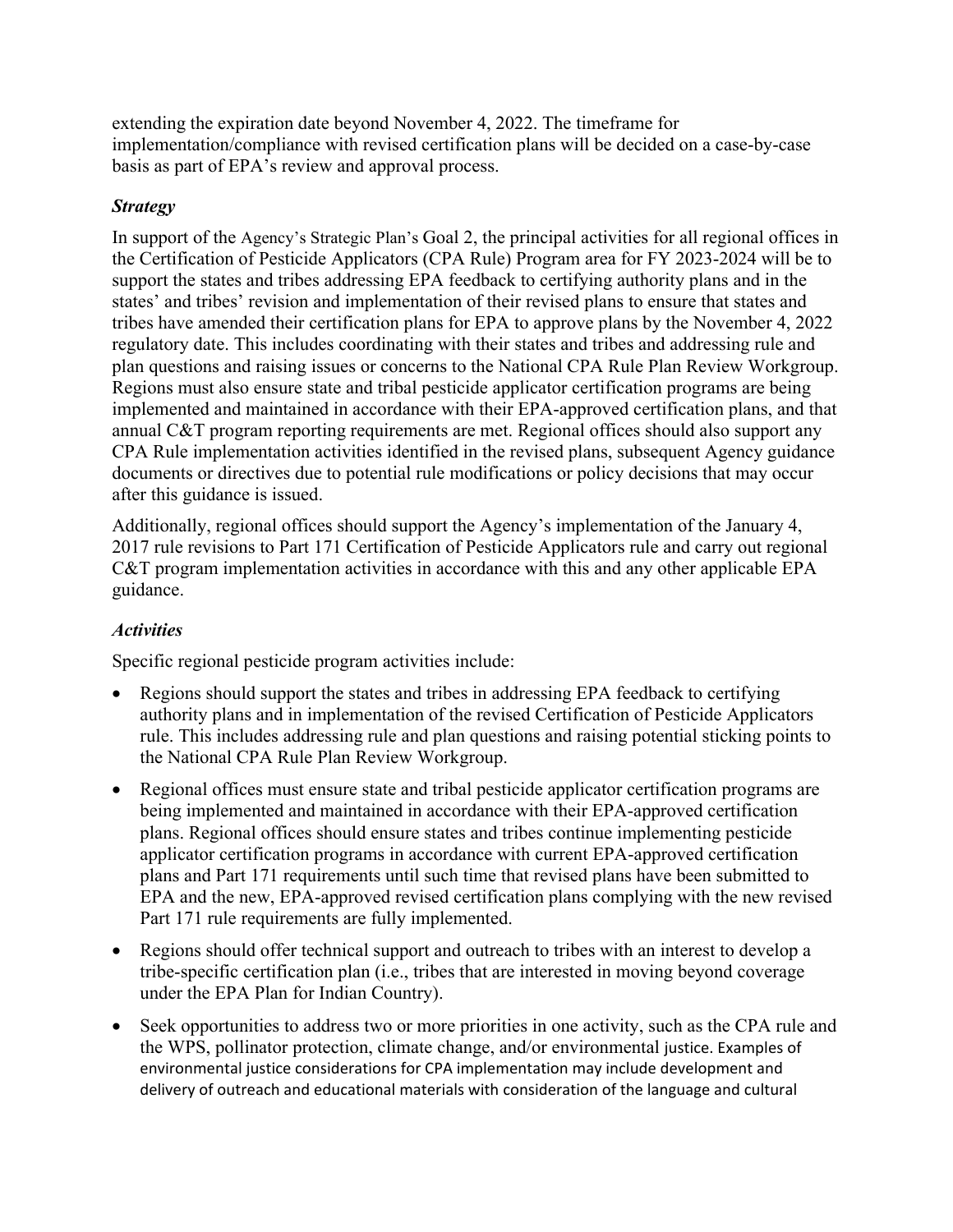context of the target audience. This may include communicating pesticide safety practices to protect vulnerable communities in spaces such as cultural centers, schools, churches and playgrounds.

- Provide effective input to of state and tribal CPA rule programs so that Agency resources are directed to areas where they are most needed and best support the CPA rule program goals.
- Allocate resources as available to support travel for regional staff to attend and participate in national CPA PREP and PIRT courses, as well as other national CPA rule training courses or programs that may be held to train regional staff and inspectors and build regional infrastructure and capacity for supporting certification program implementation.
- Support and participate in the "National HQ-Regional C&T Plan Review Workgroup" as appropriate. The workgroup will be designed to ensure nationally consistent certification plan reviews and address any C&T field implementation issues that may arise.
- As needed, assist states and tribes with CPA rule-related outreach, education, and technical assistance on the revised rule to the regulated and affected communities, and key stakeholder groups (e.g., groups representing certified applicators, non-certified applicators, and pesticide handlers) in the region.
- Ensure states and tribes meet Part 171 requirements for certification plan maintenance and annual reporting using the Certification Plan and Reporting Database (CPARD). Regional offices must ensure that existing state and tribal certification plans are maintained and kept current within the Certification Plan and Reporting Database (CPARD) in accordance with the requirements in 40 CFR Part 171 and associated EPA guidances. Regional offices must ensure existing certification plans are updated in CPARD annually, making any necessary updates, and all pertinent information to reflect any changes to their certification programs and plans made during the year.
- Regional offices must ensure states and tribes use the CPARD database system for submitting their required annual certification program accomplishment reporting information. The annual certification program accomplishment reporting information required by Part 171 must be entered into CPARD annually by December 31st of each calendar year regardless of the actual grant project period. By properly and completely filling out the reporting section of the CPARD system, states and tribes will provide the annual C&T accomplishment reporting information to EPA that contains all the information required by Part 171. Regional offices should work with their states and tribes if any technical assistance is needed for using CPARD.

Regional offices with large numbers of certified applicators, noncertified applicators applying RUPs under the supervision of a certified applicator, or with unique pesticide applicator certification issues should consider undertaking supplemental special initiatives or activities in the following areas described below.

• Suggest project ideas that would support the implementation of the revised Certification rule to the Pesticide Educational Resources Collaborative (PERC), the second project period (2021-2026) of a cooperative agreement between the Office of Pesticide Programs and University of California Davis Extension, in collaboration with Oregon State University. Projects could include the development or revision of manuals, exam banks or other materials. Proposed project ideas can be submitted on PERC's web site: http://pesticideresources.org/.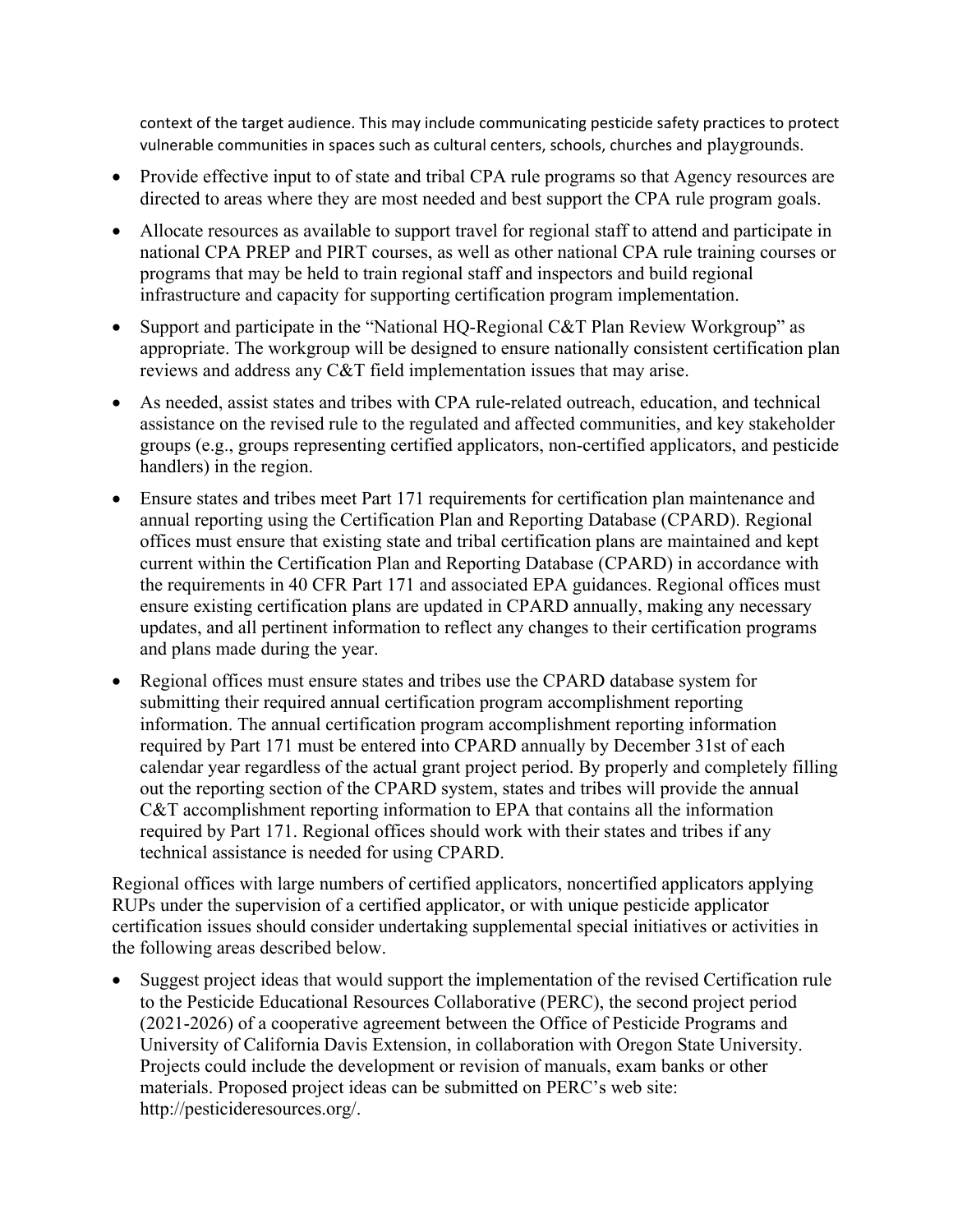• Encourage SLAs to work with their university partners to ensure that exam revisions are made using established exam development and validation principles. Where resources permit, regional offices should encourage states and tribes to use exam development and validation principles to revise their applicator exams and help lead to improved competency of applicators.

#### *Measures*

EPA will review regional information on CPA Rule efforts, and any other qualitative data available, to evaluate the effectiveness of regional progress towards this national priority focus. OCSPP developed a tracking dashboard to track and evaluate the regional and headquarters' progress towards reviewing and approving revised state and tribal applicator certification plans. The tracking dashboard (available as an EPA internal tool) includes details through the plan approval and Federal Register publication and is based off plan review details entered by the regions in CPARD.

### <span id="page-12-0"></span>**E. Program Priority: Region-Specific Pesticide Priorities on Those Areas of Greatest Need Nationally**

#### *Description*

In direct support of the Agency's Strategic Plan's Goal 2, Take Decisive Action to Advance Environmental Justice and Civil Rights, region-specific projects will focus on addressing environmental justice communities and vulnerable populations. The Region-Specific Pesticide Projects address national priorities at the regional level often tailored to a geographical area and audience.

#### *Strategy*

Regional offices are to select and implement one project annually with an environmental justice component such as developing and delivering outreach and educational materials to underserved communities, Environmental justice-related projects can target a specific community or sector and can be multi-year. Regional offices are encouraged to work together on projects to leverage resources.

#### *Activities*

The following should be considered to assure robust and substantive regional projects:

- Regions may consider a project related to one of the priorities already listed in this document including pollinator protection, worker protection, or applicator certification, as long as it can be demonstrated that the project has an environmental justice component as described above and is *in addition to* regular regional work.
- All project proposals must be submitted for review and approved by the OCSPP/OPS/Intergovernmental and Community Relations Branch Chief *before* the project is initiated.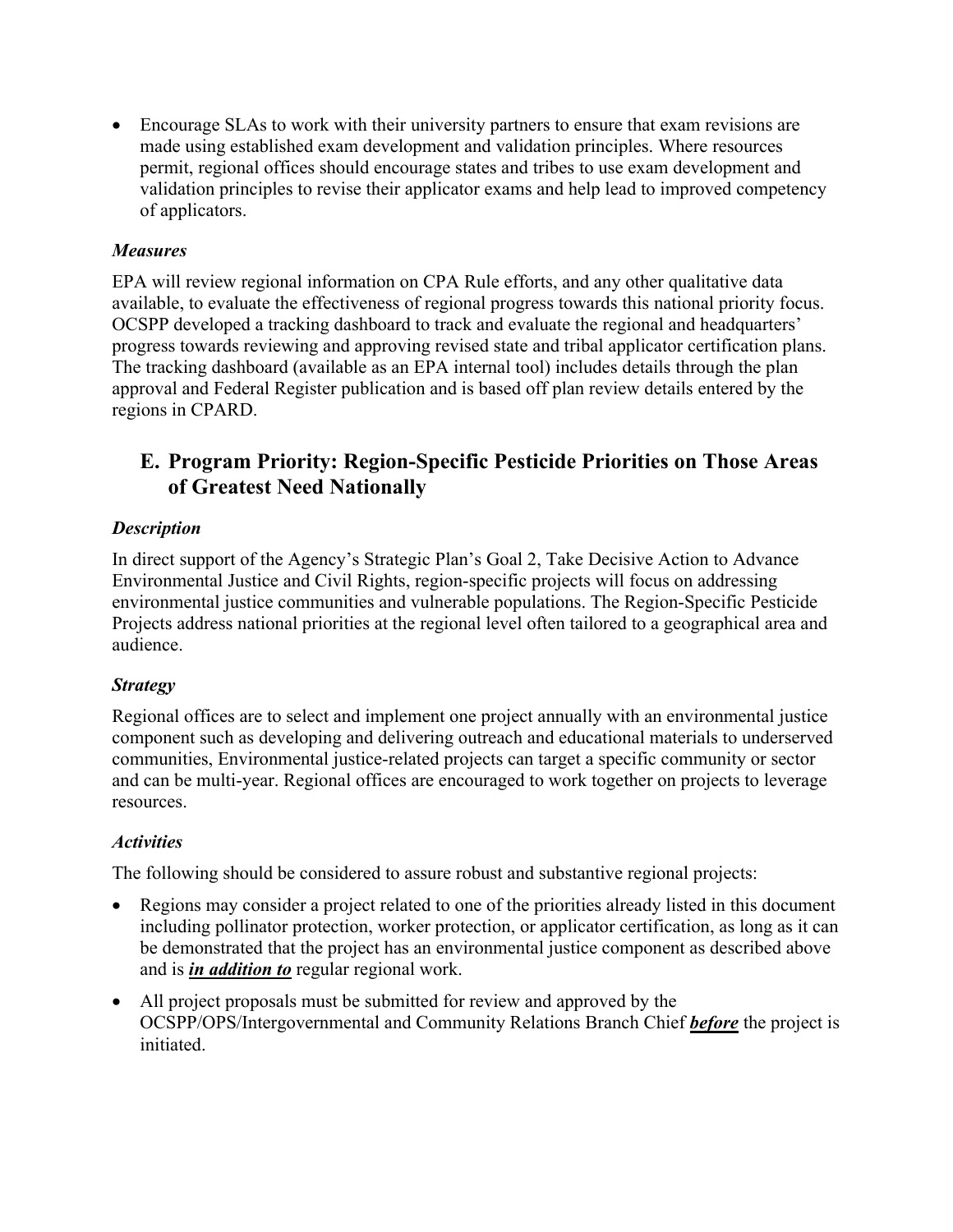- Proposals for projects should be submitted on the template provided, and include: a clear statement of work, project accomplishments/outputs, and how the project supports the program area goals.
- Projects may entail outreach, education, training, stakeholder coordination, state or tribal program capacity building and support, or other similar projects or initiatives that support program improvements.
- Projects (or one phase of a multi-year project) must be completed by the end of the fiscal year. Regional offices must submit project reports to the OCSPP/OPS/Intergovernmental and Community Relations Branch within 60 days of the end of the federal fiscal year. Multi-year projects are also required to provide an annual report.
- The results of each project will be reviewed by the OCSPP/OPS/Intergovernmental and Community Relations Branch and regional offices at the end of the fiscal year and circulated so that innovations and lessons learned may be shared across the regional offices and OPP.

#### *Measures*

Although no measure was developed for this priority, EPA headquarters will meet with each regional office to discuss their region-specific pesticide projects to ensure progress is being made on environmental justice efforts as described above and will review their final reports annually. EPA will also review any other qualitative data available to evaluate the effectiveness of regional progress towards this national priority focus.

## <span id="page-13-0"></span>**F. Program Priority: Toxics Release Inventory (TRI)**

#### *Description*

EPA will focus on the collection of the chemical release and other associated data and making the data available to governments and the public. EPA's success in carrying out its mission to protect human health and the environment is contingent on collecting timely, accurate, and relevant information. The TRI program supports the EPA's mission by annually publishing, for the public, chemical release data, other waste management data (e.g., recycling), and pollution prevention information on over 770 toxic chemicals from more than 21,000 industrial and federal facilities. The TRI program is a premiere, multimedia source of toxic chemical release and other waste management data for communities, non-governmental organizations, industrial facilities, academia, and government agencies.

EPA's Office of Mission Support (OMS) will continue to provide reporting facilities with an online reporting application, TRI-MEweb, to facilitate the electronic preparation and submission of TRI reports through the EPA's Central Data Exchange (CDX). In addition, the TRI data collected by the EPA are shared with states, tribes, and territories that have an active node on CDX and are partners of the TRI Data Exchange (TDX). OCSPP will continue to maintain the TDX used by states, tribes, and territories. OMS will also continue the TRIPS database, which is the repository for TRI data. Maintaining the TRI data includes data quality activities and transmitting the data to the Envirofacts database in support of the public's access to TRI data.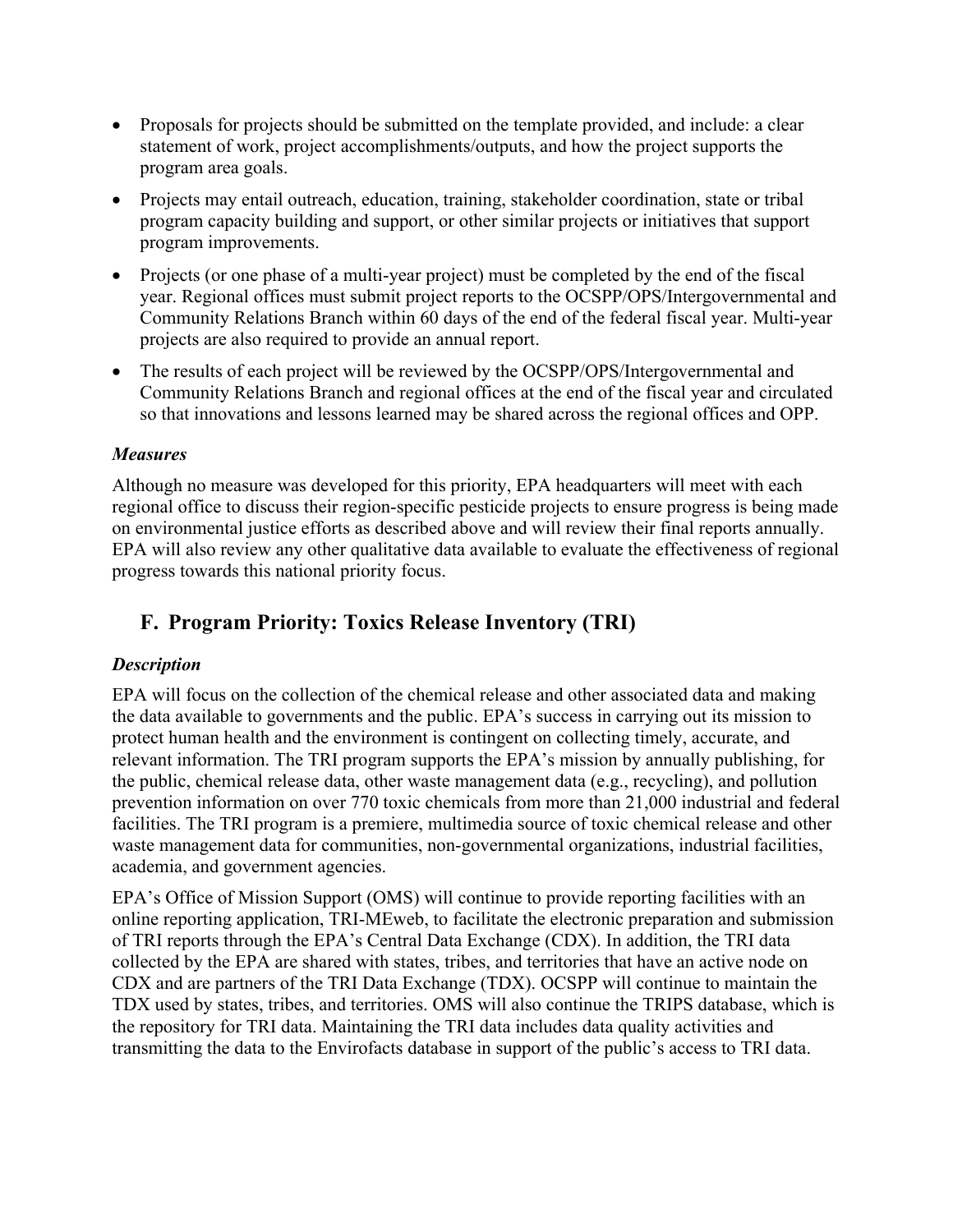#### *Strategy*

Each year, the TRI Program implements two types of TRI data quality activities for the regions to pursue. One of the activities is the National Analysis data quality check, and the other is the ad hoc data quality check. A list consisting of no less than 300 targets is developed by the TRI Program for each activity.

The TRI National Analysis data quality activity involves an examination of the TRI data submitted by July 1 by more than 21,000 TRI facilities across the U.S. and its territories and applies a series of analyses that identify facilities whose reporting has changed significantly from the previous reporting year and facilities whose data for all releases and for specific chemicals (e.g., PBTs) are outliers. No less than 300 total data targets are identified and pursued collectively by all 10 regions from August through September.

The ad hoc data quality activity identifies inherent/systemic TRI reporting issues such as: receiving facilities that did not report for chemicals in excess of reporting threshold quantities, invalid RCRA IDs, and invalid Dunn and Bradstreet numbers; facilities whose data seem to have data quality issues based on comparative analyses to other TRI reporters, other data reported to EPA such as those data required to be reported under the TSCA, the CAA or the CWA; and results of other data analyses. No less than 300 ad hoc data quality targets are identified and pursued collectively by all 10 regions following publication of the TRI National Analysis, i.e., over the February-April timeframe.

#### *Activities*

Once the TRI National Analysis and ad hoc data quality target lists are developed they are sent to the regions so that the regions can send out an email to each facility to determine whether the questionable TRI reported information is correct and requires no further action or if the information is erroneous and requires a revision, withdrawal, or new submission of a TRI report from a facility. This is done to optimize the quality of the TRI data set used for the development of the next annual TRI National Analysis and used by the public and other TRI users. Accordingly, the total number of annual data quality targets pursued is no less than 600.

In addition to identifying the data quality target lists, distributing them to the regional offices and overseeing the regional activities described above, the TRI Program assists OECA in identifying potential TRI non-reporters by supplying OECA with information about TRI facilities that did not file their TRI reports by July 1. This information helps OECA and the regions prioritize compliance monitoring activities that may lead to enforcement actions. The OECA NPG can be found at: https://www.epa.gov/planandbudget/national-program-guidances.

Specific regional activities include:

- Regional offices shall conduct National Analysis and ad hoc: data quality checks, primarily through data quality emails and follow-up phone calls if needed. The National Analysis data quality checks provide valuable information and ensure a high-quality TRI National Analysis dataset.
- Regional offices should work with facilities to determine if chemical release and threshold calculations are consistent with national TRI guidance.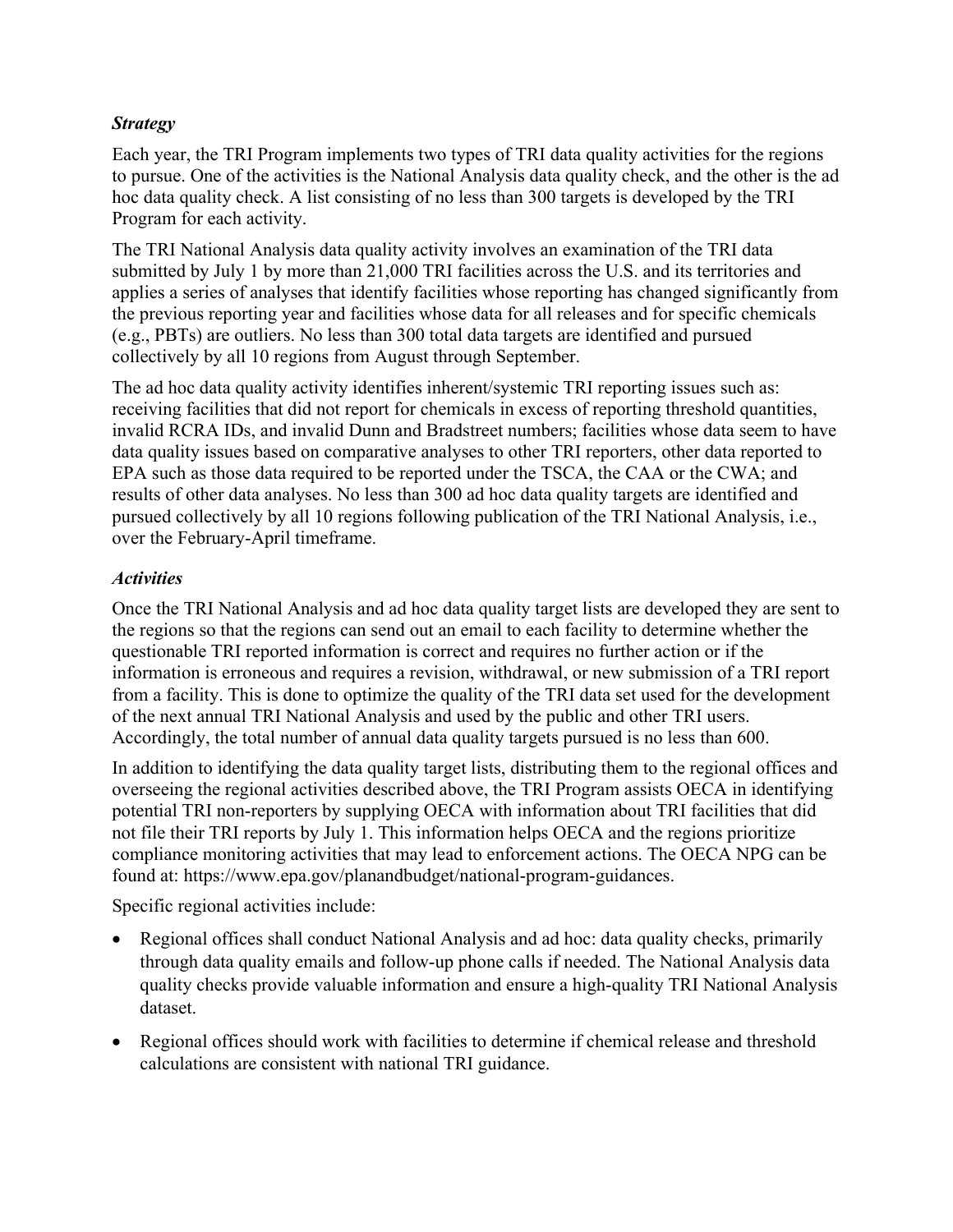- Regional offices should tailor the ad hoc data quality checks to the region's specific interests or priorities.
- Regional offices roles should be to assist state, tribal and local governments with TRI data access and understanding, for the purposes of addressing toxic chemicals in their communities under their own authorities, particularly for community waste reduction and clean-up actions.
- OCSPP will hold press events and ask regional offices to participate in the release of information.

#### *Measures*

(BFS Code: N-TRI) Completed Toxics Release Inventory (TRI) data quality checks.

- Measure S13 is a measure which captures the performance of the TRI program's regional offices contributions to improving the accuracy and reliability of the program's environmental data.
- Each regional office will conduct and complete, at a minimum, the regional office's share of the 600-annual program total data quality checks that each region commits to in BFS.
- A data quality check is complete when a regional office sends out emails to the identified facilities and:
	- o The facility responds with a confirmation of receipt email which includes a statement of no change (or similar language); or
	- o The facility responds with a confirmation of receipt email and a statement that it will be submitting a revision, will provide an update, or has a question. The regional office is expected to follow up with the facility to determine the revision, update, or answer questions.
- The region office will not count the data quality check as complete if the region receives a bounce back/return to sender email. A confirmed receipt and acknowledgement response of how the facility will address the check is required for the region to count the effort as a completed data quality check.

## <span id="page-15-0"></span>**G. Program Priority: Lead Risk Reduction**

#### *Description*

The Lead Risk Reduction Program under TSCA Title IV, as enacted by Congress in 1992 is an important contributor to the Agency's Strategic Plan Goal 2 and Cross-Agency Strategy 2: to protect children's health, advance environmental justice, and reduce risks to tribes and vulnerable populations who live in disproportionately impacted communities. The Lead Risk Reduction Program , including its Categorical Grants component, contributes to the elimination of childhood lead poisoning by: establishing science based standards governing lead hazard identification and abatement practices and maintaining a national pool of professionals trained and certified to implement those standards; providing information to housing occupants so they can make informed decisions and take actions about lead hazards in their homes; and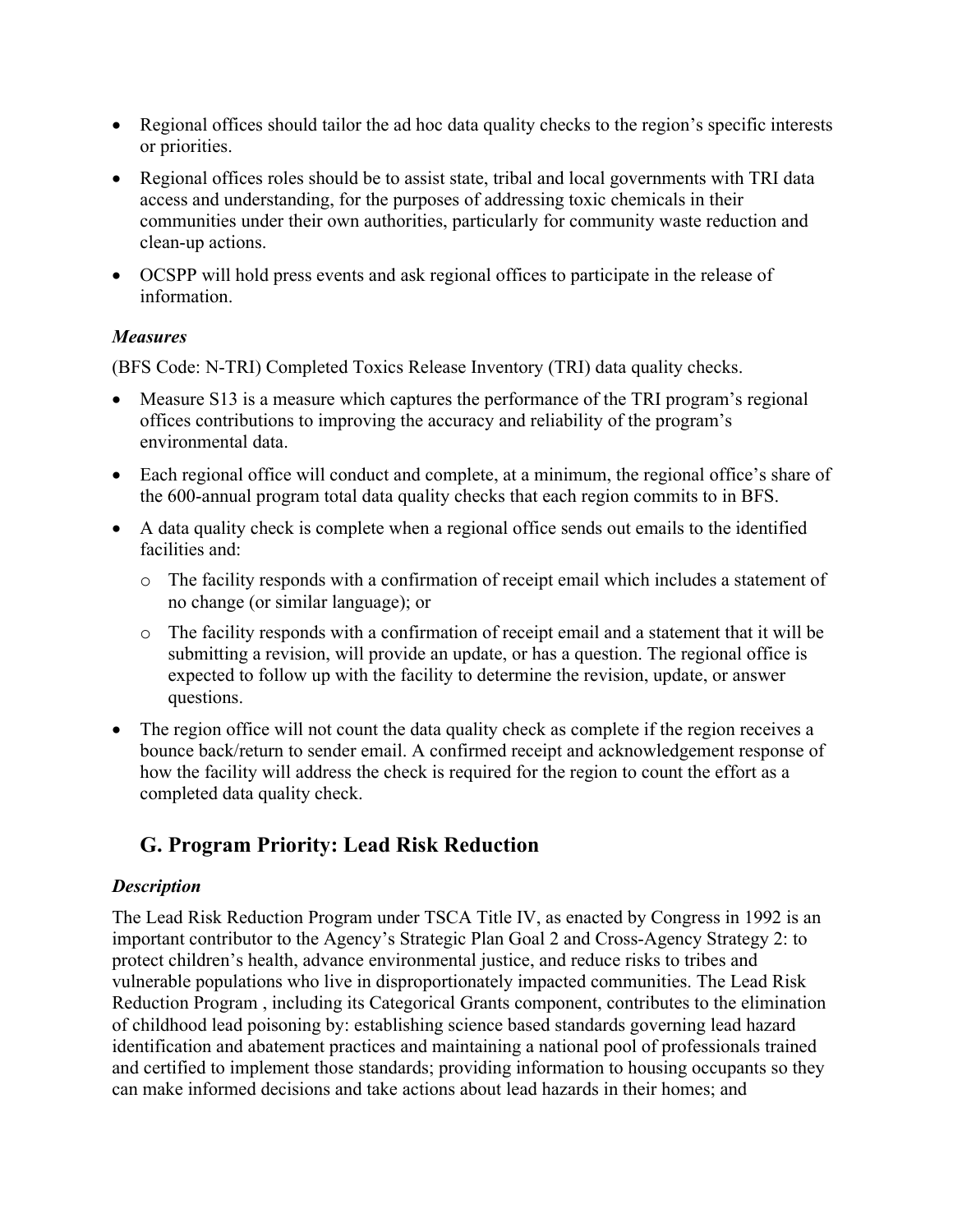establishing and maintaining a national pool of certified firms and individuals who are trained to carry-out renovation, repair and painting projects while adhering to the lead-safe work practice standards and to minimize lead dust hazards created in the course of such projects.

Goal 2 of the Strategic Plan sets targets that align closely with Administration priorities set forth in Executive Order (E.O.) 13985, "Advancing Racial Equity and Support for Underserved Communities Through the Federal Government" and E.O. 14008, "Tackling the Climate Crisis at Home and Abroad." Both Executive Orders require EPA to develop implementation plans to ensure that underserved communities and individuals have full, fair, and equitable access to the benefits of the Agency's programs. Because low-income, and communities of color are disproportionally vulnerable to lead exposure, the Lead Risk Reduction Program, which focuses on reducing environmental lead levels, has the potential to create significant environmental justice gains.

Goal 7, Objective 7.1 of the FY 2022-2026 EPA Strategic Plan ensures that EPA will continue to have as much chemical safety information as allowed by law to increase transparency and support stakeholder engagement activities on chemical risks. In addition, EPA will also continue to reduce exposures to lead in paint by establishing standards for inspection, risk assessment, and abatement of lead-based paint hazards, along with training and certification programs, among other efforts. In addition, Goal 7 will support Goal 2 mentioned above.

The Strategic Plan's Cross-Agency Strategy 2 focuses on protecting and improving the health of children at all life stages and other vulnerable populations. It aligns with activities from the December 2018 Federal Acton Plan to Reduce Childhood Lead Exposures and Associated Health Impacts (Action Plan). The Action Plan is a blueprint for reducing lead exposure and associated harms through collaboration among federal agencies and with a range of stakeholders, including states, tribes, and local communities, along with businesses, property owners and parents.

The Action Plan has four goals with key priorities and objectives that seek to reduce harm to children from exposure to lead and includes actions for federal agencies to prioritize their efforts and monitor progress. The four goals are:

- Goal 1: Reduce children's exposure to lead sources
- Goal 2: Identify lead-exposed children and improve their health outcomes
- Goal 3: Communicate more effectively with stakeholders
- Goal 4: Support and conduct critical research to inform efforts to reduce lead exposures and related health risks

EPA's work under the Lead Risk Reduction Program supports the core goals of the Federal lead Action Plan to further decrease lead exposure to children in the United States and thereby mitigate adverse health impacts of lead. Specific to the Lead Risk Reduction Program are objectives and actions corresponding to Goals 1 and 3. Achieving these objectives involves some level of regional coordination with Headquarters, as follows:

- *Objective 1.1. Reduce Children's Exposure in Homes and Child-Occupied Facilities with Lead-Based Paint Hazards*
	- o Action: Continue to implement regulations and other relevant authorities that require individuals and firms conducting lead-based paint abatement, risk assessment or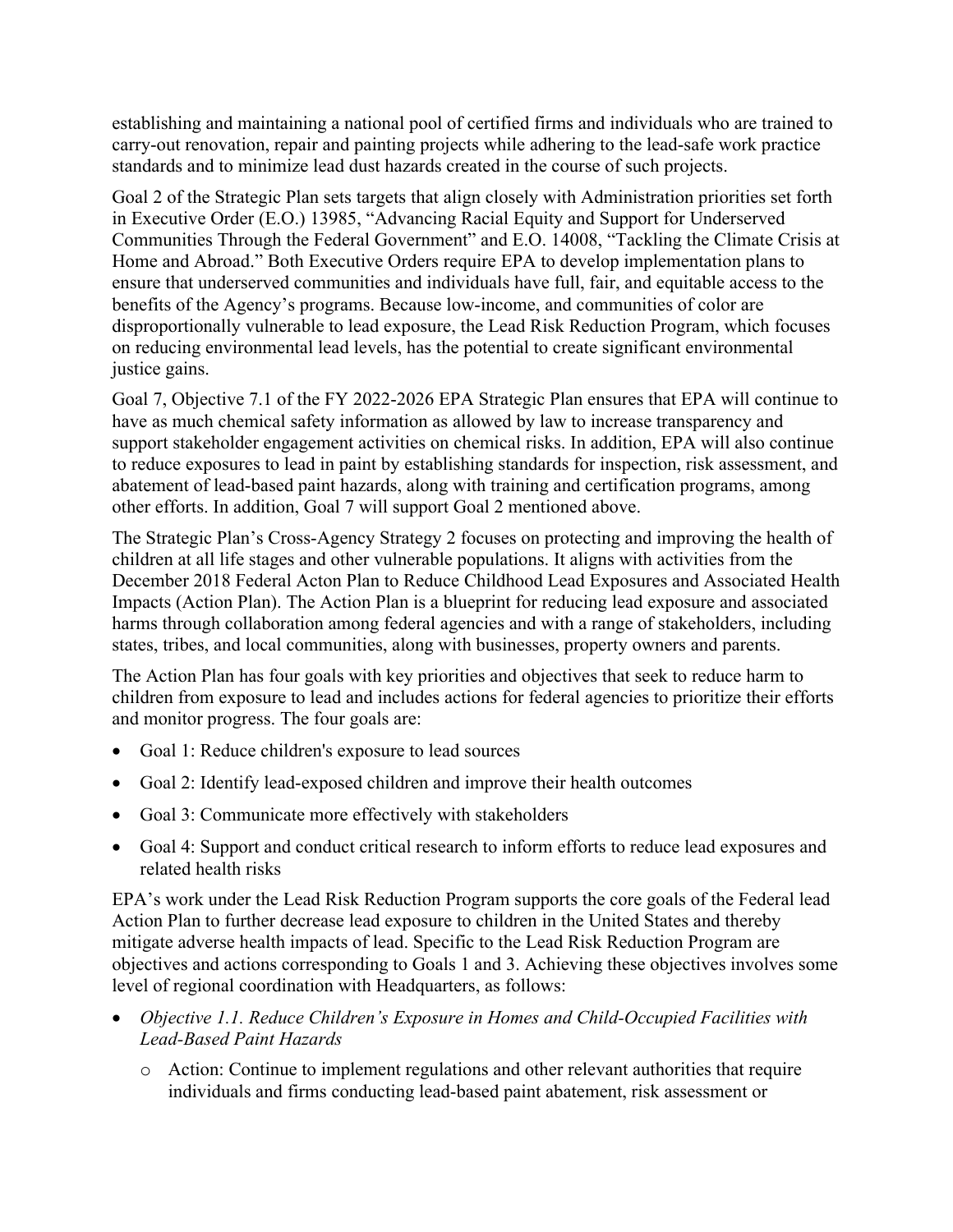inspection to be properly trained and certified, training programs to be accredited, and these activities to be conducted according to reliable, effective, and safe work practice standards.

- o Action: Increase the number (or percentage) of certified renovation firms capable of providing lead-safe renovation, repair, and painting services through targeted outreach campaigns to contractors, and continue to provide a nationwide list of certified renovation firms on the EPA's website.
- *Objective 3.2. Improve Awareness of Lead Hazards, Prevention, and Remediation among Diverse Populations, Especially Those Most at Risk*
	- o Action: Enhance partnerships with state, tribal and local governments, and key stakeholders (e.g., media, community groups, faith-based groups, advocacy groups, departments of health, departments of environmental quality, medical providers, philanthropies, federal grantees, and others) that represent or serve communities at risk for childhood lead exposure.
	- o Action: Increase outreach events and engagement processes in collaboration with at-risk communities and lead-safe coalitions to provide education on the dangers of lead exposures, strategies for reducing exposures in children, and actions to support exposed children and their families.

In June 2019, EPA announced new, tighter standards for lead in dust on floors and windowsills to protect children from the harmful effects of lead exposure which resulted in the Dust Lead Hazard Standards (DLHS) being lowered from 40  $\mu$ g/ft2 and 250  $\mu$ g/ft2 for floors and sills to 10 µg/ft2 and 100 µg/ft2. The standards were revised in 2019 because new data, indicating that health risks exist at lower blood lead levels than previously recognized, had become available since the DLHS were originally established in 2001. In addition, on January 2021, EPA lowered the Dust Lead Clearance Levels (DLCL) for floors and windowsills, that were originally established in 2001 from 40 µg/ft2 and 250 µg/ft2 for floors and sills to 10 µg/ft2 and 100 µg/ft2. EPA's 2019 hazard standards and 2020 clearance levels reflect the best available science on potential human health effects that result from exposure to lead. These actions directly support the December 2018 Federal lead Action Plan.

In January 2021, the Biden-Harris Administration signed E.O. 13990, "Protecting Public Health and the Environment and Restoring Science to Tackle the Climate Crisis." The order required an immediate review of each federal agency's recent actions, including regulations, orders, guidance documents and policies. EPA's actions for review in accordance with E.O. 13990 included both the 2019 DLHS and 2021 DLCL final rules. As a result, OCSPP is reconsidering the 2019 DLHS and the 2021 DLCL final rules. This is an Administration priority and is being done in accordance with the May 14, 2021, court opinion and E.O. 13990. The May 14, 2021 court opinion was a result of the lawsuit filed for the August 2019 DLHS/LBP case where public health advocates in the Ninth Circuit Court of Appeals were seeking judicial review of the 2019 DLHS and LBP final rule (including DLCL and soil-hazard standards (SLHS). The court opinion was averse to EPA's rule on all issues (DLHS, LBP, DLCL, and SLHS) stating that the DLHS were not lowered to "a level sufficient to protect health as Congress directed, because EPA has looked to factors in addition to health".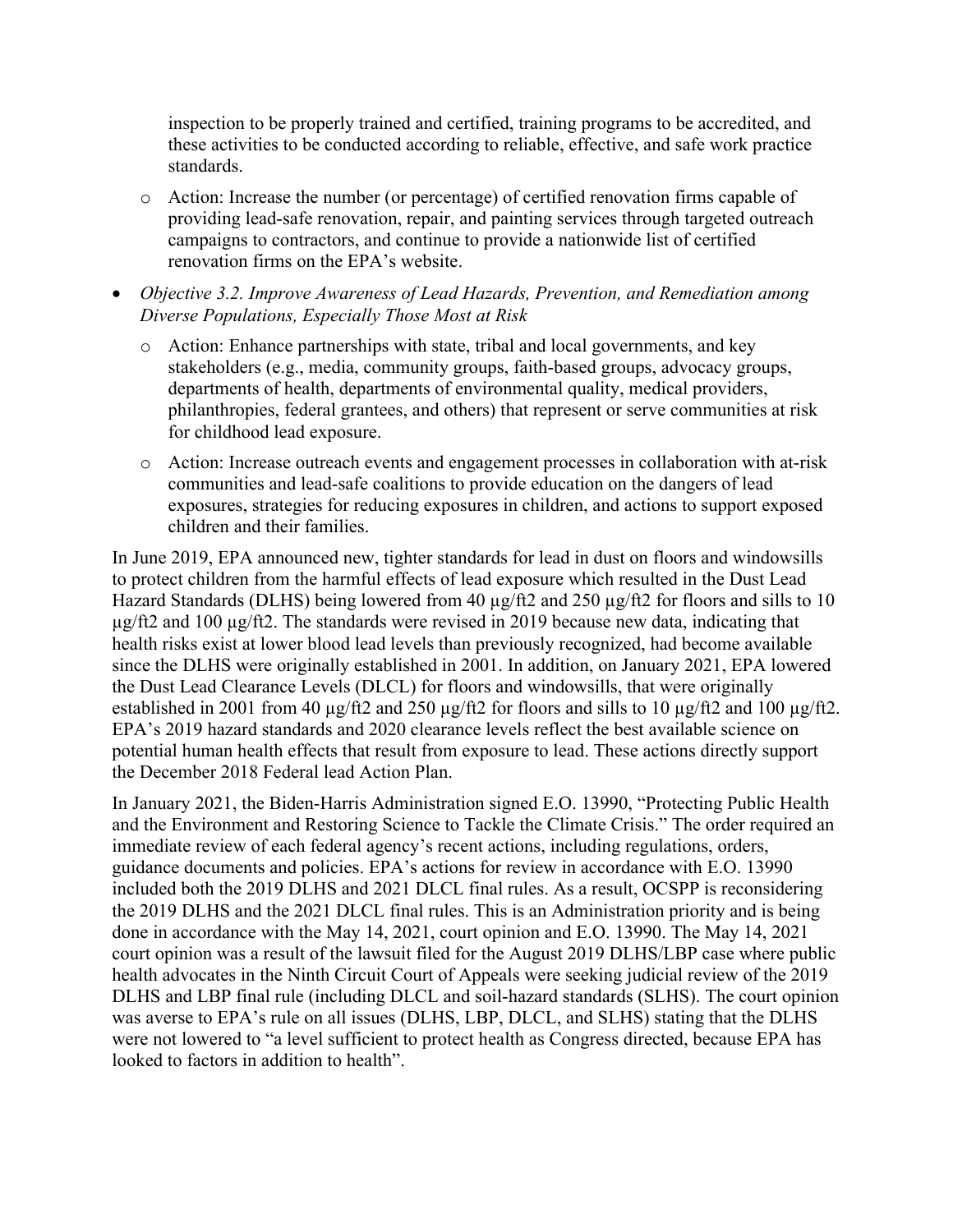#### *Strategy*

OPPT's Lead Risk Reduction Program will pursue a range of activities aimed at addressing and reducing childhood lead exposure, in accordance with the Agency's Strategic Plan, the Federal Lead Action Plan, regulations and grant guidance, by continuing to:

- Establish a national pool of certified firms and individuals who are trained to carry out renovation and repair and painting projects while adhering to the lead-safe work practice standards, and to minimize lead dust hazards created in the course of such projects.
- Establish standards governing lead hazard identification and abatement practices and maintain a national pool of professionals trained and certified to implement those standards.
- Provide information and outreach to housing occupants and the public so they can make informed decisions and take actions about lead hazards in their homes.

#### *Activities*

Given the importance of meeting EPA's objectives of reducing lead exposure to children and vulnerable populations in underserved communities, regional offices should fully implement the first nine Lead Risk Reduction Program activities outlined below and may choose to implement one or more of the five optional activities. All regional offices should inform the Director of OPPT's Existing Chemicals Risk Management Division, of their selections among the five optional activities by the end of the second quarter of FY 2023. Implementation of these activities is contingent upon EPA receiving Congressionally appropriated funds for the Lead Risk Reduction Program. EPA policy and guidance documents relating to Lead program can be found at: [https://www.epa.gov/lead/lead-policy-and-guidance.](https://www.epa.gov/lead/lead-policy-and-guidance)

- *Section 404(g) Grant Program Management.* Regional offices should manage the section  $404(g)$  grant program in accordance with the section  $404(g)$  grant guidance document. Funds are to be used for authorizing and developing state or tribal lead abatement and renovation programs, for direct implementation in non-authorized states or tribes, or to support the certification of renovation and abatement professionals and the accreditation of training providers.
- *Outreach for Lead Rules.* Regional offices should provide outreach for Pre-Renovation Education Rule section 406 of Title IV (406), the Lead Abatement Rule section (402(a)), the Renovation, Repair and Painting Rule section (402(c)) and, to a limited extent, the Disclosure Rule section (1018).
- *Renovation, Repair, and Paint (RRP) Rule section (402(c)) Implementation*. Regional offices should assist in the implementation of the RRP Rule by accrediting qualified training providers and providing information and compliance assistance to the regulated community.
- *Lead-based Paint Activities Rule section (402(a)) (Abatement, Risk Assessment and Inspection) Implementation*. Regional offices should assist in the implementation of the Lead-based Paint Activities (Abatement, Risk Assessment and Inspection) Rule by accrediting qualified training providers, certifying individuals (Regions 2 and 9) and by providing information and compliance assistance to the regulated community.
- *Dust-Lead Hazard Standards Rule (DLHS) section (403) and Dust-Lead Clearance Levels rule (DLCL) section (402) Implementation.* Regional offices should provide outreach for the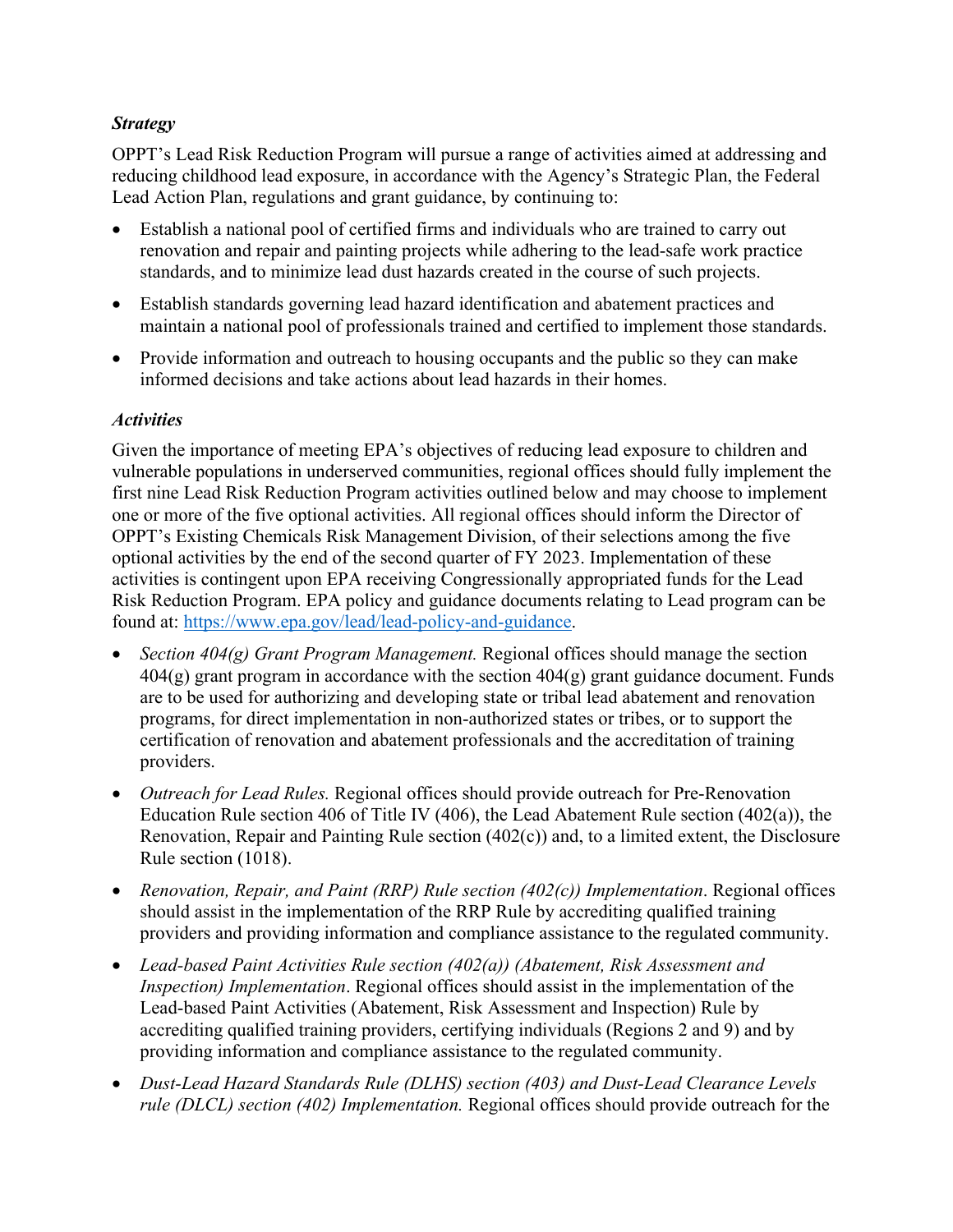DLHS and DLCL rules in states, tribes and territories where EPA directly implements the LBP Activities Program. The effective date for DLHS and DLCL in these states, tribes and territories was January 6, 2020, and March 8, 2021, respectively. In addition, regional offices should collaborate with their authorized states and/or tribes to assist them in revising their regulations to be at least as protective as the federal program by January 6, 2022, for DLHS and March 8, 2023. These final rules will help ensure environmental justice concerns are addressed in communities impacted by hazards from lead-based paint.

- *Encourage State and Tribal RRP Program Authorization.* Regional offices should collaborate with their states and/or tribes to encourage them to become authorized to run the RRP program. Regional offices should work with states or tribes to provide information regarding the benefits of the program, identify roadblocks to RRP program authorization, identify and educate appropriate stakeholders, and facilitate discussions amongst states and tribes that have received authorization and/or those seeking authorization.
- *Lead Risk Reduction Program Coordination with OECA.* Regional offices should coordinate implementation of the full suite of Lead Program regulations and activities as expressed here and in the complementing document Final FY 2023-2024 OECA National Program Guidance including compliance assistance, monitoring and enforcement strategies that can be found at: [https://www.epa.gov/planandbudget/national-program-guidances#fy20232024.](https://www.epa.gov/planandbudget/national-program-guidances#fy20232024)
- *Outreach to Renovators, Homeowners, Property Management Companies, and Owners of Child-Occupied Facilities.* Regional offices should provide information on the hazards of renovation activities in homes and child-occupied facilities with lead-based paint. This outreach should stress the importance of using an EPA Lead-Safe Certified firm and the benefits of following lead safe work practices. Outreach should target renovation firms, owners of child-occupied facilities, homeowners, and renters in areas with older housing, vulnerable populations in underserved communities. Initiatives such as the Enhancing Lead-Safe Work Practices through Education and Outreach (ELSWPEO) are strongly encouraged. ELSWPEO focused on underrepresented and underserved communities with environmental justice concerns whose populations are disproportionately affected by lead exposure. The initiative's goal is to increase the number of lead-safe certified contractors and community awareness of the hazards from lead-based paint.
- *Engagement with State/City Permitting and Licensing Officials*. Regional offices should work with permitting and licensing offices to require that firms have shown proof of Lead RRP certification prior to permits being issued. Because of the strong and direct connection between licensing and permitting offices and the construction industry, this is especially valuable in supporting implementation of the Lead RRP Rule. As resources permit, regions are also encouraged to engage code enforcement programs to raise awareness of Lead RRP requirements and to advance the capacity of code enforcement officers to address lead-based paint hazards.

The experience of regional offices partnering with key stakeholders has provided additional opportunities to further leverage EPA resources to accomplish the goals of the Lead Risk Reduction Program. In the course of partnering and coordination efforts by regional offices, they may also choose to enhance implementation of one or more of the following Lead Risk Reduction Program activities: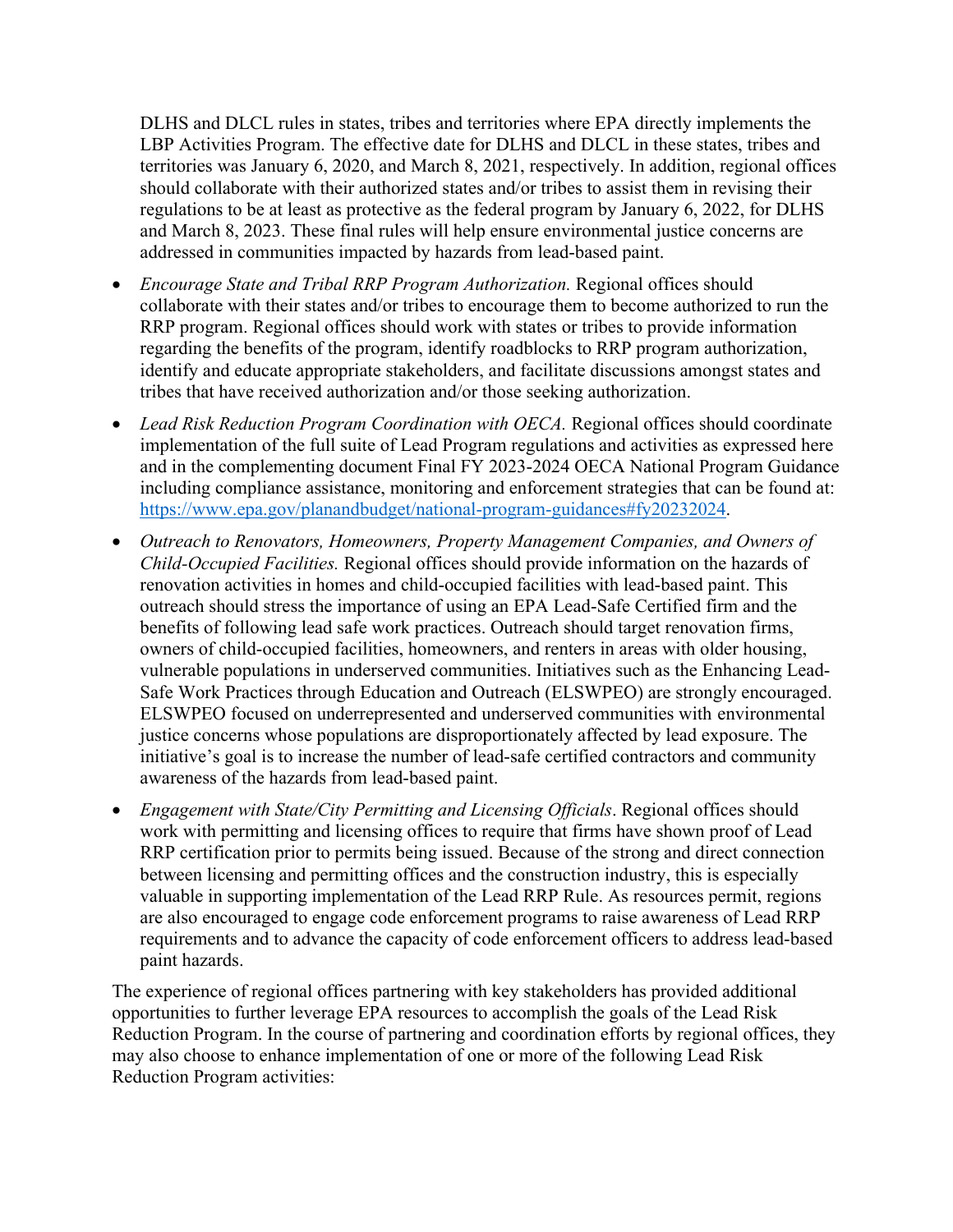- *Partner with Tribes*. Regional offices are encouraged to continue building relationships with tribes by establishing and nurturing capacity building, technical assistance and research partnerships and conducting outreach and consultation. Regional offices could create opportunities for partnerships with their Tribes to address lead-based paint hazards and exposure reduction including Direct Implementation Tribal Cooperative Agreements (DITCAs) and Memoranda of Understandings. Regional offices could partner with Tribes to identify projects, DITCA-related activities, or ongoing projects to reach the national goal of eliminating childhood lead poisonings.
- *Partner with Child-focused Stakeholders to Educate about Lead RRP*. Regional offices could partner with federal, state, local organizations, childcare providers, and child-focused entities to develop outreach strategies that stress the importance of using an EPA Lead-Safe Certified firm and the benefits of following lead safe work practices. Outreach should target areas with older housing or vulnerable populations in underserved communities and renovation firms. These partnerships can also focus on increasing public awareness about preventing childhood lead poisoning, particularly among low-income and other vulnerable populations in underserved communities who may suffer disproportionately.
- *Partner with Public Health Community to Educate about Lead RRP.* Regional offices could perform outreach to the public health community, including pediatric organizations, doctor offices, hospitals, and other medical facilities to increase public awareness about the hazards and prevention of childhood lead poisoning. Regional offices could provide information on the importance of using an EPA Lead-Safe Certified firm.
- *Partner with States for Lead Education and Outreach.* Regional offices could partner with their states to conduct lead–based paint risk reduction education and outreach in areas with high concentrations of children with elevated blood levels.
- *Collaborate with other Federal Agencies*. Regional offices could create opportunities for partnerships with other Federal agencies and work with them to gain access or knowledge about activities other Federal agencies are conducting in tribal or underserved communities and reach the national goal of eliminating childhood lead poisonings.

#### *Measures*

To track progress against the important agency objectives from the Action Plan, OCSPP developed one measure for region-specific activities. The OCSPP Agency Action Plan measures will be tracked via the Federal Action Plan process, with the following measures reported by each region: Objective 1.1 Reduce Children's Exposure in Homes and Child-Occupied Facilities with Lead-Based Paint Hazards (measure: *Report the number of compliance assistance and outreach activities that support the abatement, risk assessment and inspection components of the Lead-Based Paint Program*).

Additional measures to track regional activities in the BFS include:

(BFS Code: N-RRPday) Average number of days to complete reviews for Lead RRP Training Provider Reaccreditations

• This measure tracks the number of days it takes the Regions to process Lead-Based Paint RRP Training Provider Reaccreditations.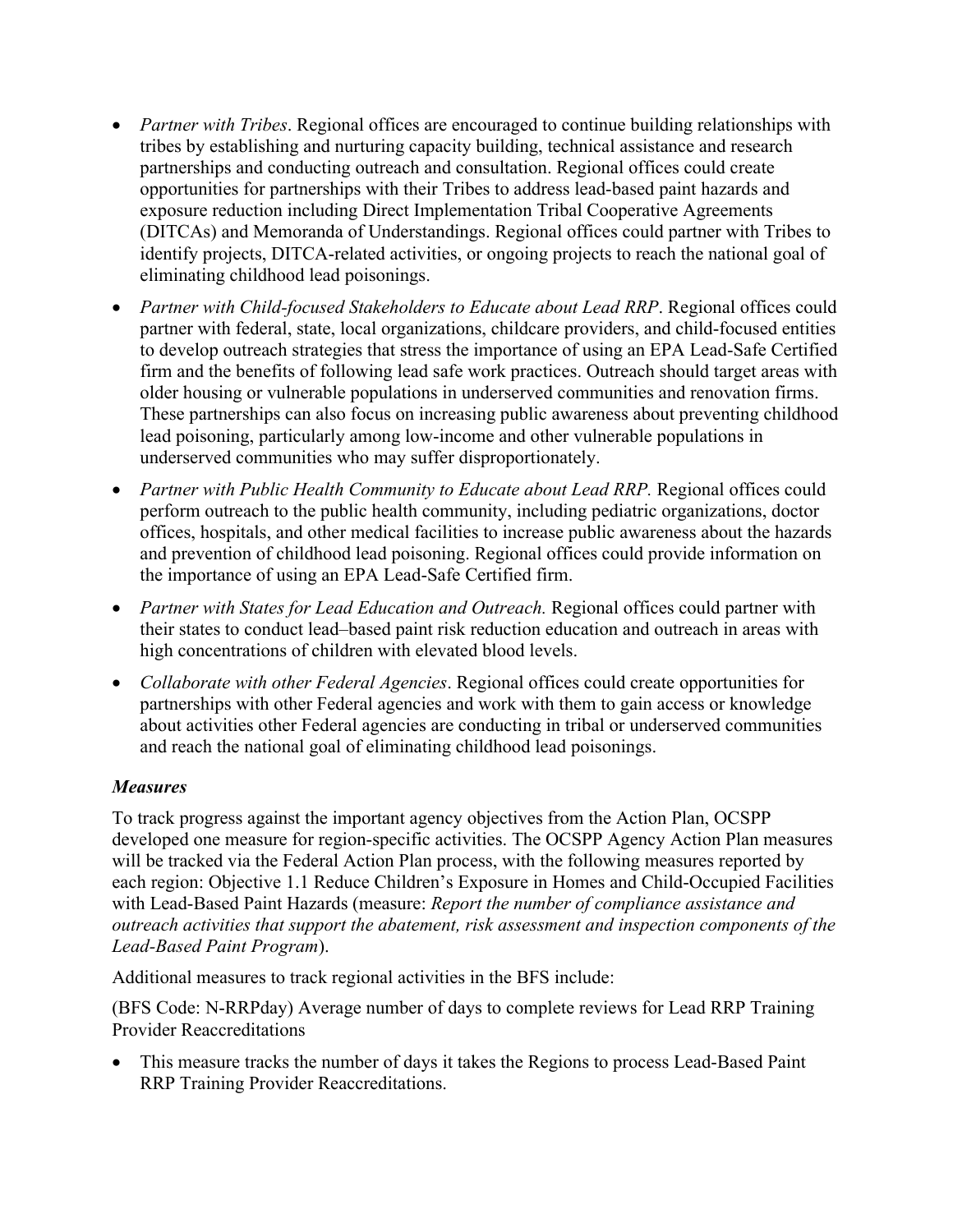- The measure is calculated by taking the number of total regional processing days divided by reaccreditations that were processed.
- Reaccreditations are tracked in the Federal Lead-Based Paint tracking system and reported by the sub-lead regional coordinator to the region for confirmation.

(BFS Code: N-RRPfr) Increase the rate of Lead RRP firm recertifications.

- This Strategic plan long-term performance goal tracks the percentage of Lead RRP firms whose certification are scheduled to expire that are recertified before the expiration date.
- This measure is calculated by taking the number of firms that get recertified divided by the number of expiring firm certifications.
- Recertifications are tracked in the Federal Lead-Based Paint tracking system and reported by the Lead Program.

(BFS Code: N-RRPapp) Annual percentage of viable lead-based paint abatement certification applications that require less than grantee state-established timeframes to process.

- This measure examines the efficiency of authorized Grantee-States as they process viable abatement certification applications within the Grantee-State established timeframes.
- Each regional office should ensure that states can achieve the minimum planning target. The number agreed upon should be a reasonable determination that reflects the length of time that it takes the Grantee-State to process an application, as identified by the Grantee-State and represented to the public.
- The regional offices should report the number of applications processed by Grantee-State, Grantee-State timeframes (number of days taken to process a viable application) for each shareholder (state or tribe) and the percentage of applications processed under the Grantee-State established timeframe. The timeframe may vary by state, taking variables such as regulations and contractor processing time into account.

(BFS Code: N-RRPab) Number of lead abatements performed by certified abatement contractors occurring in the region.

- This measure looks to measure the number of abatements that occur within each state. The measure will provide valuable information on the number of abatements performed by properly trained abatement contractors certified by the EPA and the authorized programs as an indicator of risk reduction.
- Regional offices should only count the number of abatement notifications received in the fiscal year in order to accurately assess the number of abatement activities being done in the region.

(BFS Code: N-RRP2) Number of active lead-based paint renovation, repair and painting certification training providers accredited by the regional office.

• This measure captures the number of training providers for lead-based paint RRP Rule with active accreditations processed by the regional office. Regional offices should only count the Lead RRP trainers where EPA runs the program; they should not count Lead RRP trainers in states where there is a state authorized program. Regional offices should count the number of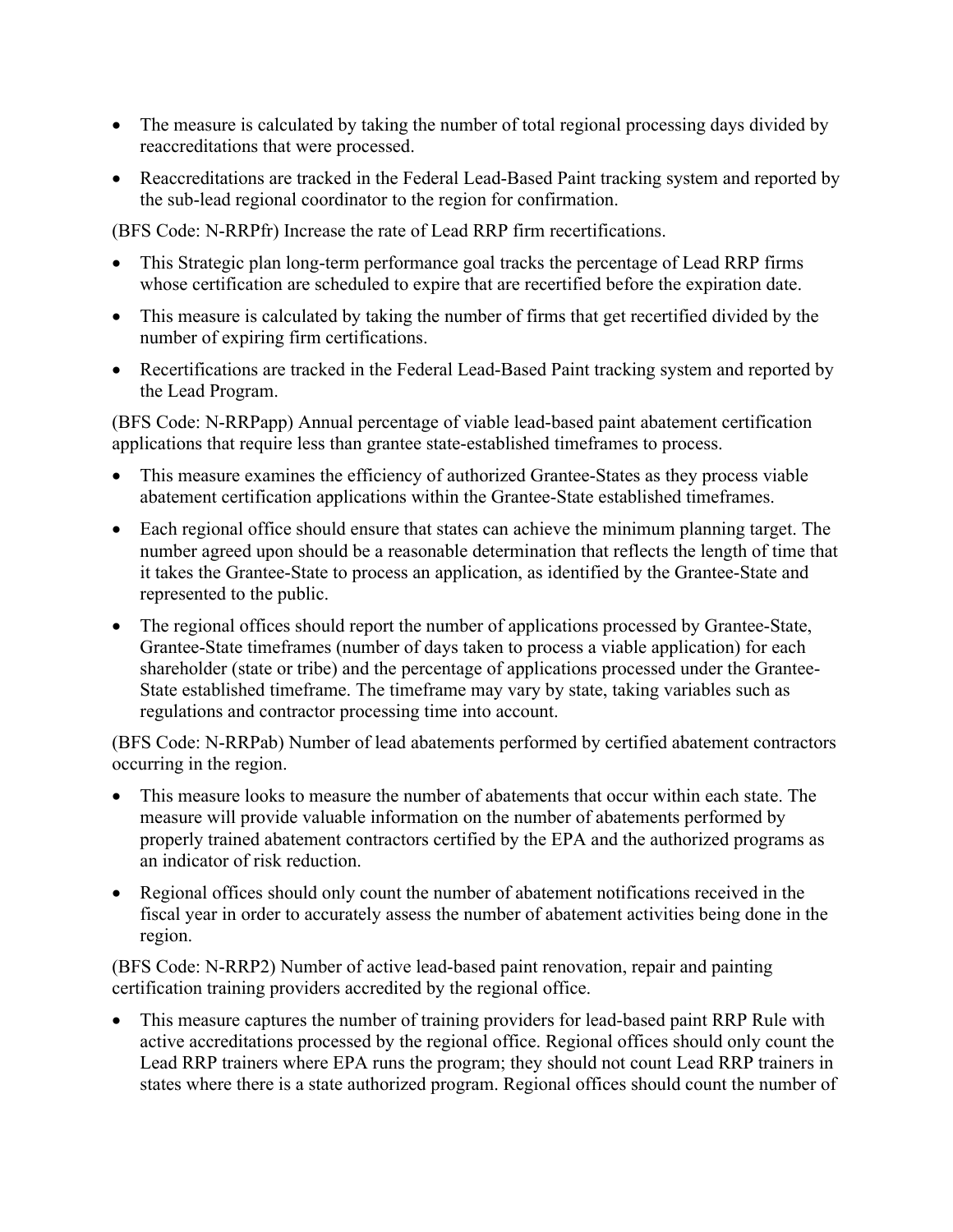current accredited trainers whose accreditations were processed by that regional office by September 30, the last working day of the fiscal year.

• This measure does not count the number of accredited training courses. It also does not measure the nation's capacity for training, but rather the workload of the regional offices in accrediting trainers.

(BFS Code: N-RRPtr) Number of tribal partnerships including projects addressing lead-based paint hazards and exposure reduction in the region.

- This measure tracks the number of tribal partnerships including other projects addressing lead-based paint hazards and exposure reduction on tribal lands. Tribal partnerships are a subset of overall lead projects or partnerships.
- Examples of Tribal partnerships or projects include: Direct Implementation Tribal Cooperative Agreements (DITCAs), on-going projects, outreach, DITCA related activities, cooperative agreements, formal agreements, tribal grants, Memoranda of Understanding (MOUs), etc.

## <span id="page-22-0"></span>**H. Program Priority: Pollution Prevention (P2)**

#### *Description*

The EPA P2 Program operates on a simple and powerful truth: that an ounce of prevention is worth a pound of cure – it's often cheaper to prevent pollution from being created than to clean it up afterwards or pay for control, treatment, and disposal of waste products. As importantly, from a business perspective, all forms of waste represent inefficient expenditures. If a business can reduce resource expenditures, reduce waste, or eliminate waste altogether, that immediately translates to the bottom-line by reducing operating expenses and reducing environmental, regulatory and liability costs. Those same actions that can save businesses money can also reduce risks to human health and the environment. The P2 philosophy supports the efforts of Strategic Plan Goal 1, Tackle the Climate Crisis.

The EPA P2 Program is a non-regulatory program (there are no requirements imposed on a regulated entity). As required by the Pollution Prevention Act of 1990 and the Infrastructure Investment and Jobs Act of 2021, the EPA P2 Program works with businesses, states, tribes, and others to encourage and facilitate adoption of P2 approaches through the development and delivery of P2 information and tools, technical assistance, training, and funding innovations. The P2 approaches from this work are documented and widely shared so that others may amplify and replicate those approaches and outcomes elsewhere. The P2 Program also helps markets function by providing information to manufacturers, suppliers, and purchasers on environmental performance. These approaches help:

- Protect human health and the environment.
- American businesses compete economically through improved environmental performance.
- American manufacturers reduce costs and adopt innovative practices.
- Spur, leverage, and amplify innovation and reduce the costs of small/medium companies to identify and test P2 innovation.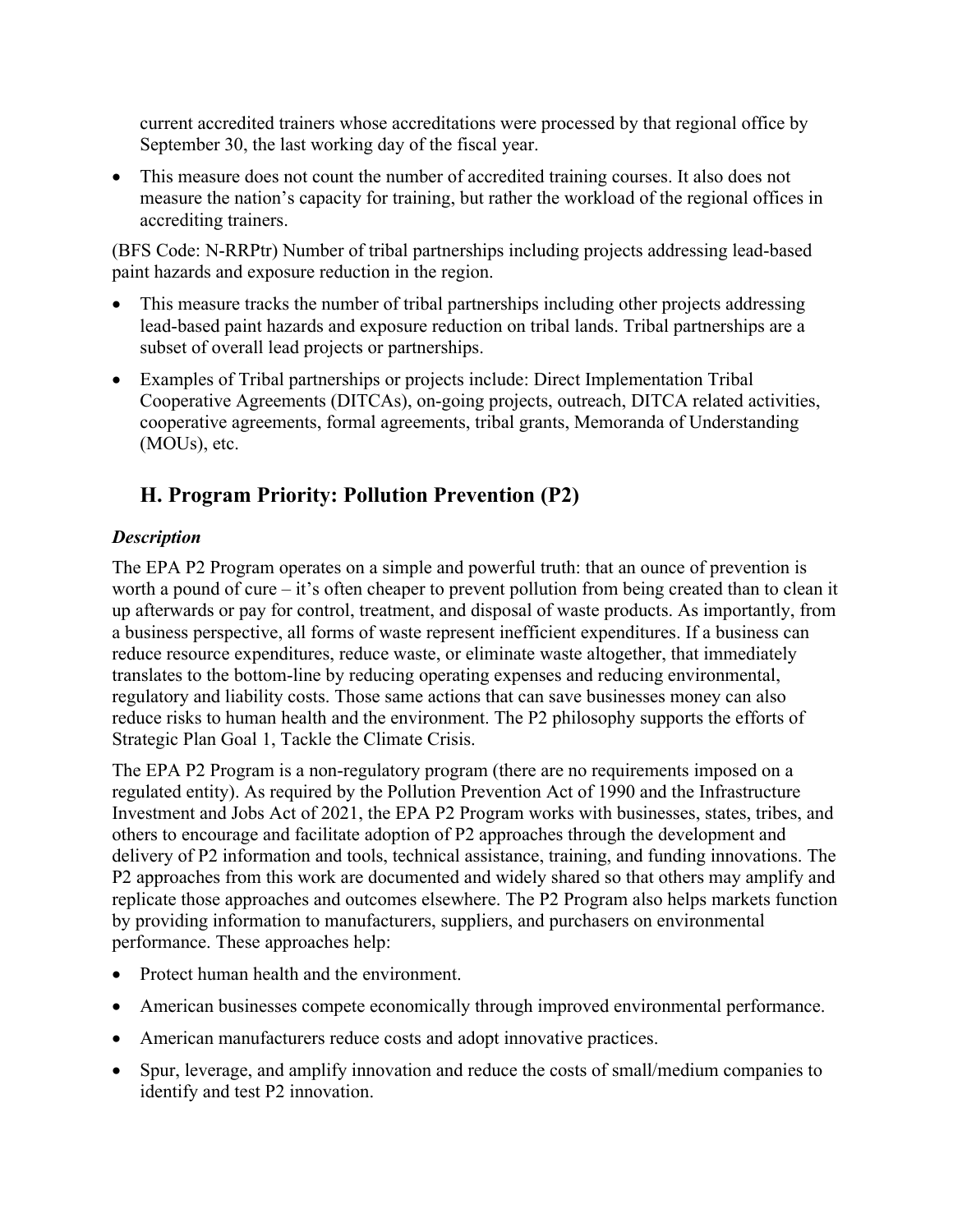More information about EPA's P2 Program can be found at [http://www.epa.gov/p2/.](http://www.epa.gov/p2/)

#### *Strategy*

*P2 National Emphasis Areas:* To give the P2 Program a more coordinated and centralized focus aimed at creating more impactful and measurable results, the P2 Program will continue to prioritize efforts on the following five industrial sector National Emphasis Areas (NEAs), plus a newly added NEA aimed at supporting P2 in Indian country and Alaskan Native Village:

- NEA #1: Food and Beverage Manufacturing and Processing.
- NEA #2: Chemical Manufacturing, Processing and Formulation.
- NEA #3: Automotive Manufacturing and Maintenance.
- NEA #4: Aerospace Product and Parts Manufacturing and Maintenance.
- NEA #5: Metal Manufacturing and Fabrication.
- NEA #6: Supporting Pollution Prevention in Indian Country and Alaskan Native Villages

In addition, the P2 Program will support the Biden Administration priorities related to environmental justice (EJ) and climate change.

*New P2 Grants Funded by the Infrastructure Investment and Jobs Act:* The Bipartisan Instructure Law, also called the Infrastructure Investment and Jobs Act of 2021, provided EPA \$100 million dollars over five years for additional grants to states and tribes to provide P2 technical assistance to businesses under section 6605 of the P2 Act. As a result of this additional funding, the P2 Program is establishing new P2 Grant Programs in addition to continuing to administer the P2 STAG grant program funded with regular appropriations. The regions and OPPT will work together in the development and implementation of these new grant programs, which will provide a greater emphasis on using a variety of P2 approaches to address EJ and climate change.

#### *Activities*

Working in collaboration with HQ, regional offices will help develop and implement the P2 STAG grant programs, implement, and support the NEAs, integrate environmental justice and climate change considerations, facilitate cross regional coordination, and leverage and amplify P2 innovations and case studies. In this regard, regional offices are encouraged to engage P2 stakeholders to develop options, initiatives, informational materials, and training to meet the needs of the national P2 program and their region, states, tribes, and communities. Regional offices also have flexibility to engage in P2 activities outside of the P2 grants and those described in the Guidance that respond to unique regional situations. Regional offices will communicate those additional activities to the Branch Chief of the Sustainability and Pollution Prevention Branch in OPPT's Data Gathering and Analysis Division.

- *Administer Grant Programs and Enhance Accountability* 
	- o HQ and Regional offices should jointly administer P2 STAG grant programs per statutory authorities, programmatic grants, and measurement policies. Additionally, offices should actively promote the availability of grant programs to both existing and new potential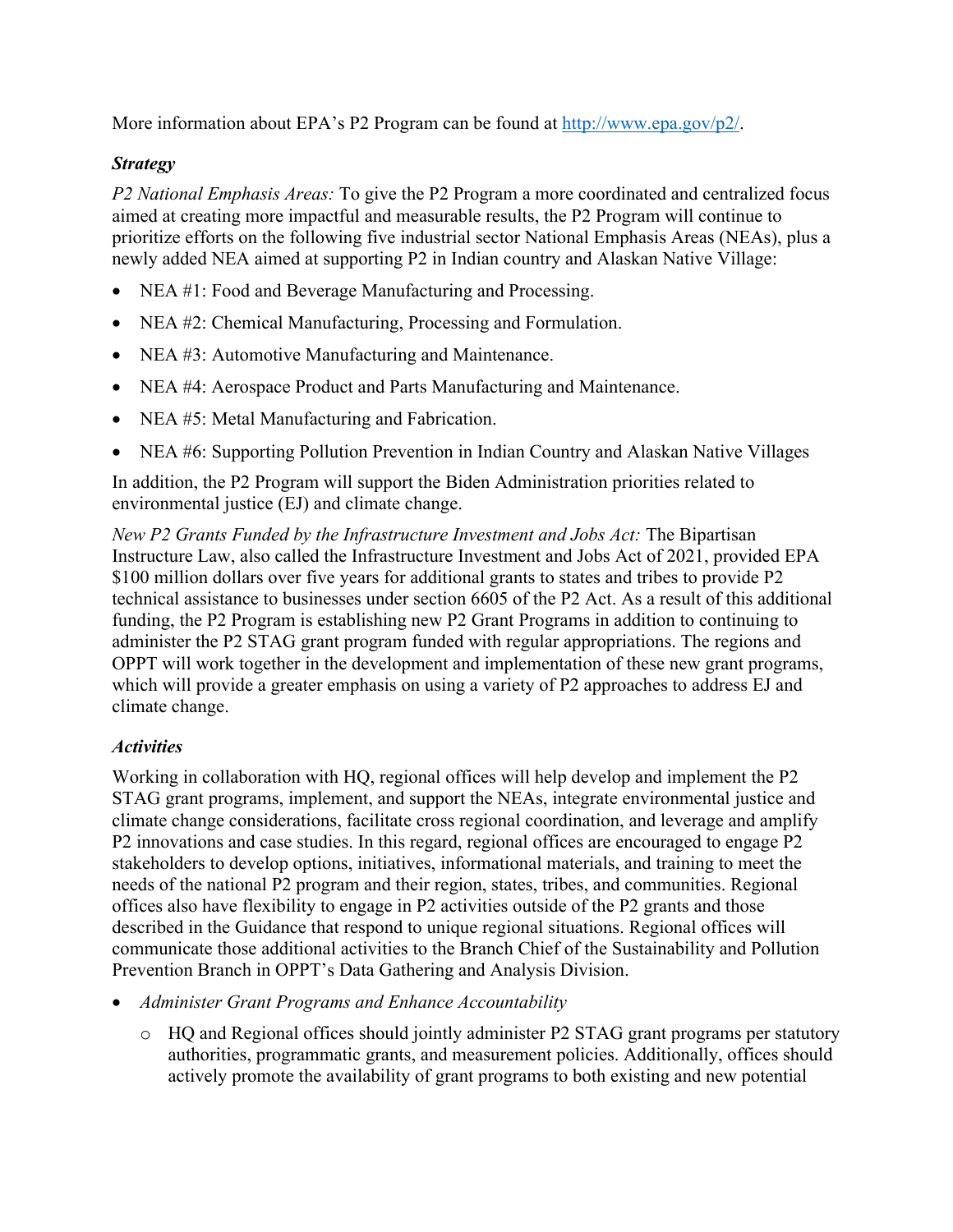applicants and provide outreach information or training on grant solicitations to potential applicants to maximize competition.

- o Regional offices should ensure P2 grantee reporting conforms with the measures and reporting described in the P2 Grant Request for Applications (RFA).
	- Complete a quality assurance (QA) review of annual grantee reporting by April 15 (use the new P2 Grants Database when available).
- o Regional offices should ensure grantees develop and submit to EPA P2 case studies as described in the P2 Grant RFAs.
- *Integrate P2 within EPA*
	- o Regional offices are encouraged to work with the HQ and regional media programs to explore and assist with promoting and implementing pollution prevention and source reduction opportunities in other EPA programs.
- *Enhance P2 Communication and Amplification* 
	- o Regional offices should support the development, documentation, communication, and amplification of P2 case studies so that others can replicate those approaches and results across the country.
	- o Regional offices should plan and implement P2 outreach during P2 Week.
	- o Regional offices are encouraged to use the [P2 Hub](https://www.epa.gov/p2/forms/contact-us-about-pollution-prevention#helpline) [\(https://www.epa.gov/p2/forms/contact-us-about-pollution-prevention#helpline\)](https://www.epa.gov/p2/forms/contact-us-about-pollution-prevention#helpline) as a resource and make other P2 stakeholders aware of the P2 Hub as a resource.
- *Nurture External Capacity to Achieve Results*
	- o Regional offices are encouraged to support state, tribal, and local partnerships by providing networking opportunities for P2 technical assistance providers (TAPs) and businesses to ensure continued effectiveness and competence in source reduction practices and in dealing with issues such as green chemistry, Environmentally Preferrable and Safer Choice-certified products.
	- o Regional offices are also encouraged to find opportunities to emphasize P2 technical assistance that can address environmental justice (EJ) concerns in underserved communities and/or climate change impacts. .
	- o Regional offices should participate in and provide support to the P2 Affinity Groups, which meet regularly to provide an opportunity for P2 grantees working on similar issues and NEAs to network, share information, and problem solve.
	- o Regional offices are encouraged to work with trade associations and other industry groups to develop training that amplifies P2 innovations across sectors and industries and to support networking and exchange of information among P2 stakeholders.
- *Transform the Marketplace with P2* 
	- o Regional offices are encouraged to promote awareness and purchasing of [Safer Choice](https://www.epa.gov/saferchoice)[certified products \(https://www.epa.gov/saferchoice\)](https://www.epa.gov/saferchoice) and products conforming to the [EPA Recommendations of Specifications, Standards, and Ecolabels](https://www.epa.gov/greenerproducts/recommendations-specifications-standards-and-ecolabels-federal-purchasing) (e.g., working with state and local governments, tribes, schools, colleges, hospitals, daycare facilities, trade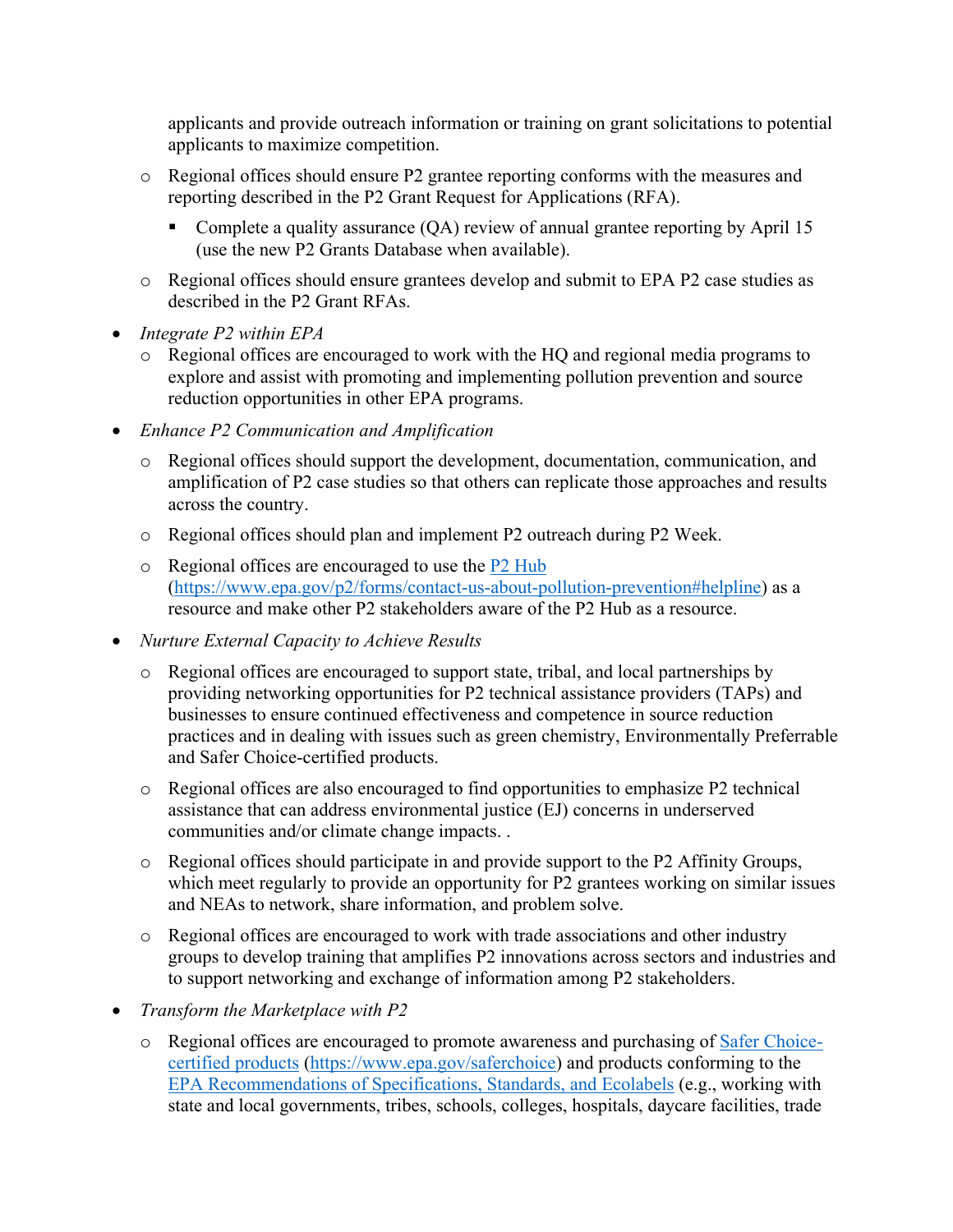associations, etc.) [\(https://www.epa.gov/greenerproducts/recommendations](https://www.epa.gov/greenerproducts/recommendations-specifications-standards-and-ecolabels-federal-purchasing)[specifications-standards-and-ecolabels-federal-purchasing\)](https://www.epa.gov/greenerproducts/recommendations-specifications-standards-and-ecolabels-federal-purchasing).

#### *Measures*

HQ and Regions should report P2 grant results as described in the P2 Grants Request for Applications (RFAs). In addition, regions should annually report to OPPT/DGAD by March 31:

- (BFS Code: N-P2case) Number of P2 case studies developed and submitted to OPPT for posting on the EPA P2 website in the [P2 Resources Search Tool \(https://www.epa.gov/p2/p2](https://usepa.sharepoint.com/sites/OCSPPPlanningAccountability/Shared%20Documents/FY%202023-2024%20NPG/FY%202023-2024%20NPG/0%20-%20Starting%20Drafts/P2%20Resources%20Search%20Tool%20(https:/www.epa.gov/p2/p2-resources-search).) [resources-search\).](https://usepa.sharepoint.com/sites/OCSPPPlanningAccountability/Shared%20Documents/FY%202023-2024%20NPG/FY%202023-2024%20NPG/0%20-%20Starting%20Drafts/P2%20Resources%20Search%20Tool%20(https:/www.epa.gov/p2/p2-resources-search).) 
	- o This measure captures the number of P2 cases and other P2 documentation products describing specific P2 best practices identified, developed, or implemented through the grant.
- (BFS Code: N-P2acts) Number of activities performed to amplify the lessons learned from the P2 Grants and provide P2 information to businesses and others (e.g., webinars, trainings, outreach materials developed, P2 roundtables).
	- $\circ$  This measure captures the number of amplification activities (i.e., training, webinars, videos, other outreach) that widely share P2 practices and P2 documentation products.
	- o Note: For each amplification activity, grantees will also be asked to report on:
		- topic(s) covered,
		- number of facilities attending training or webinars, or receiving outreach materials,
		- **Percentage of participants reporting increased understanding of topics covered,** and
		- EJ: Number of amplification activities that target underserved communities.
- (BFS Code: N-P2ej) Number of EJ communities, as identified from the EPA EJ demographic index, and/or tribes engaged or provided P2 outreach.
	- o This measure captures the number of EJ communities that benefitted as a result of the P2 outreach and/or technical assistance provided by the grantee.
- (BFS Code: N-P2grnt) Number of P2 grants that fully reported the required output and outcome measures described in the P2 Grant RFAs.
	- This measure captures the number of P2 grants that fully comply with reporting on the outputs and outcomes outlined in the P2 RFA. This number should equal the number of P2 grants awarded in each region.
- (BFS Code: P2mtc) Metric tons of carbon dioxide equivalent (MTCO2e) reduced or offset through pollution prevention in the region.
	- o This measure captures the reductions in metric tons of carbon dioxide equivalent  $(MTCO<sub>2</sub>e)$  resulting from implementing the P2 actions.

## <span id="page-25-0"></span>**SECTION III. IMPLEMENTING TRIBAL WORK**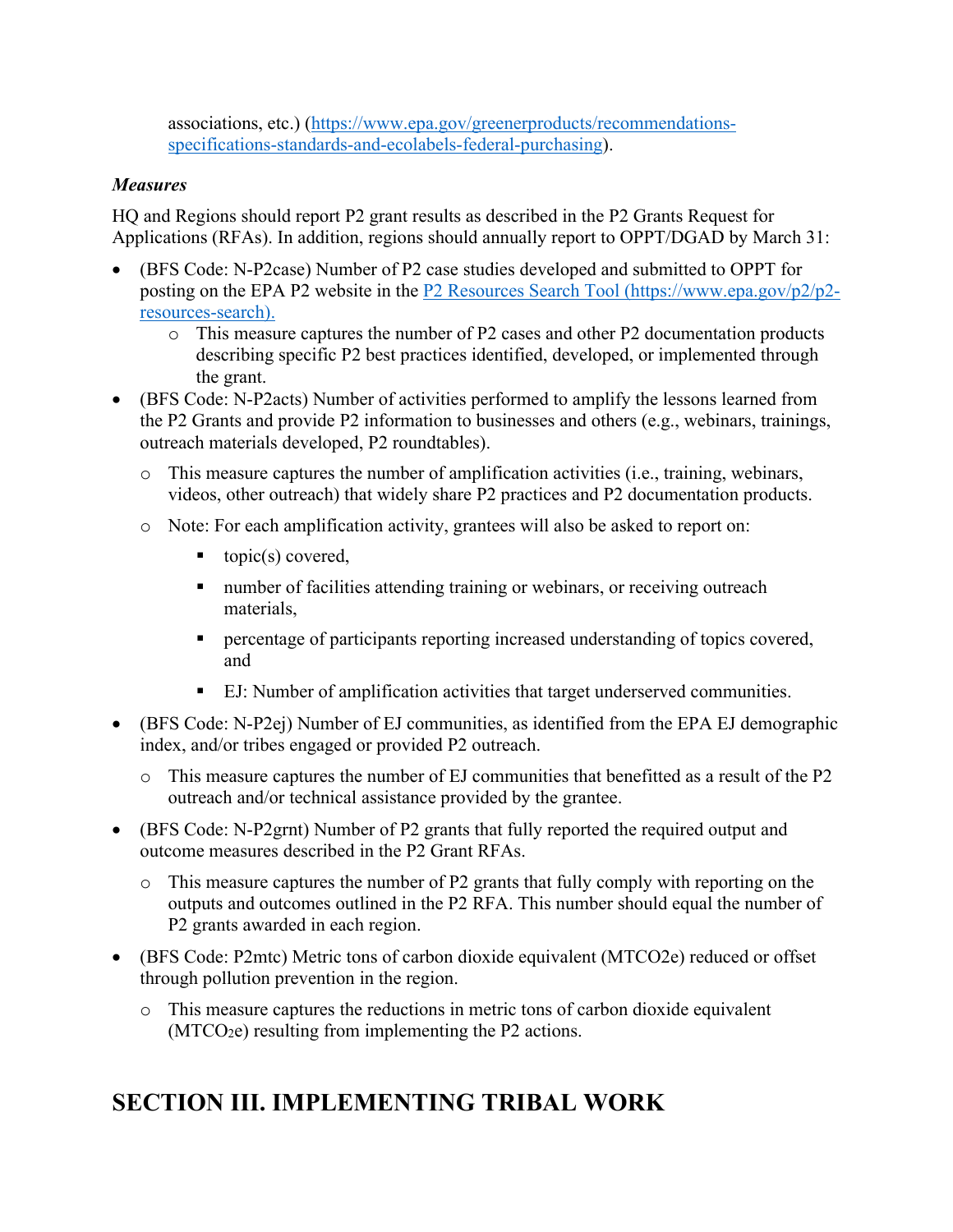The Pesticide Program will also continue to manage the Tribal Pesticide Program Council (TPPC) cooperative agreement which provides support for this national partnership group. Formed in 1999, the TPPC provides a forum for tribes and Alaska Native Villages to work with EPA to address pesticide issues and concerns specific to tribal communities. The TPPC also provides a forum for tribes and Alaska Native Villages to provide input in developing policies that would strengthen their pesticide programs, provide guidance for tribes that do not have such programs, and provide networking opportunities and support for tribal pesticide regulators.

The TPPC has highlighted training as one of their top priorities. As a result, the TPPC and EPA encourages tribes, where appropriate and feasible, to increase their communications and coordination with state pesticide programs as a resource for tribes to build capacity for their own pesticide programs. Increased communication and coordination between states and tribes, which respect tribal sovereignty and jurisdiction, can improve tribal access to programmatic and technical expertise, support, and training.

Examples of areas where state pesticide programs may be able to offer low cost support include: offering a few seats to tribal pesticide program staff or managers when training is conducted for state personnel; allowing tribal inspectors to accompany state inspectors on inspections for training purposes; offering tribes access to or use of state tools, templates, checklists or databases; sharing information on tips and complaints, violations or incidents that may be relevant to Indian country; having states routinely inform tribes when they issue a FIFRA section 24(c) or request a FIFRA section 18 from the EPA; sharing pesticide monitoring data; establishing state technical and program expert contacts for tribal pesticide personnel; and offering tribes access to state laboratories.

The EPA regional offices can help support tribal training and facilitate increased communication and coordination between tribal and state pesticide programs by acting as an intermediary and catalyst, where appropriate and feasible. For example, regional offices may be able to encourage or help establish state and tribal agreements of support. In some cases, it may be appropriate to include specific activities and goals in support of this priority in the state and tribal FIFRA Cooperative agreements and workplans. All approaches must support and respect tribal sovereignty.

Efforts to build tribal pesticide program capacity through this approach supports Goal 2 of the agency's Strategic Plan by protecting human health and the environment in support of the agency's tribal and environmental justice goals. This approach is also consistent with Principle #6 of the agency's 1984 Indian Policy (https://www.epa.gov/tribal/epa-policy-administrationenvironmental-programs-indian-reservations-1984-indian-policy), which encourages communication and cooperation between tribal, state, and local governments.

It is the goal of the National Tribal Toxics Council (NTTC) to improve tribal environmental health through EPA‐tribal collaborative integration and enhancement of tribal chemical risk management policies and programs. The project objectives are to engage federally recognized tribes in 1) developing *their* informed chemical management and P2 programs and practices, and 2) collaborating with EPA in developing *its* federal program of rules, policies, and projects to best protect tribal peoples.

EPA and the NTTC will work cooperatively to fulfill the following objectives including: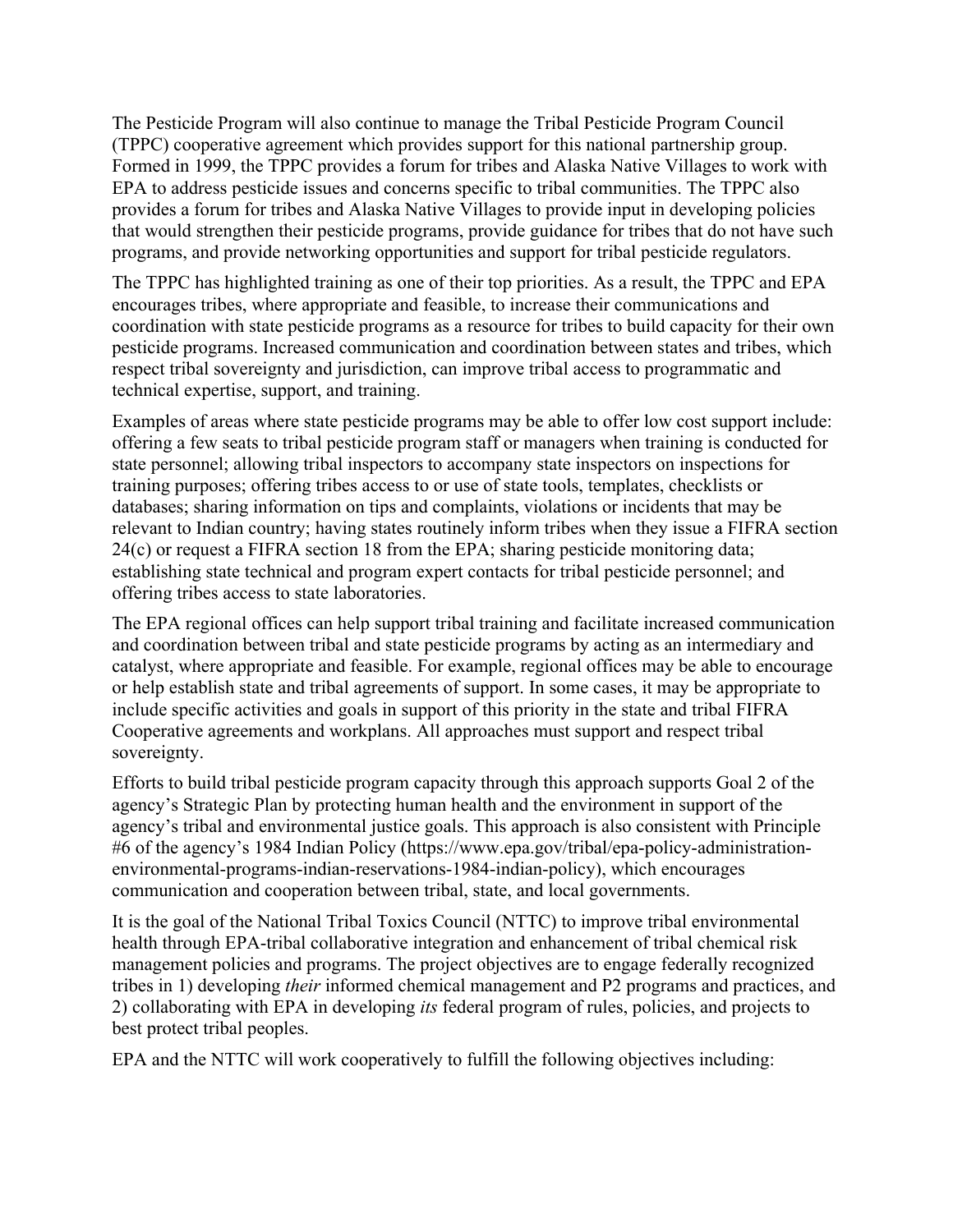- Raise and assess tribal chemical risk management and P2 program development and implementation issues with OPPT.
- Assess national chemical risk management policy and P2 initiatives that affect tribes and Alaska Native Villages.
- Offer a network for tribal chemical risk management officials to share information and represent tribal interests on chemical risk assessment, risk management policy and P2 initiatives that impact tribes.
- Promote and enhance tribal chemical risk management and P2 program development.

The NTTC's expected outcomes of increased prioritization and understanding by tribes of their own and EPA's chemical risk management and P2 programs; and increased participation and engagement of tribal peoples in EPA's chemical risk management and P2 programs and rulemaking support Goal 2 of the agency's Strategic Plan by protecting human health and the environment and the agency's tribal and environmental justice goals.

## <span id="page-27-0"></span>**SECTION IV. FLEXIBILITY AND GRANT PLANNING**

Under traditional environmental program grants, sometimes called "categorical" grants, states receive funds to implement the pesticides and toxic substances programs, and other agency environmental programs. Environmental program grant funds can only be spent on activities that fall within the statutory and regulatory boundaries of that program. By combining two or more of their environmental program grants into a Performance Partnership Grants (PPG), states and tribes are able to perform and report on the grant activities under one workplan. The OCSPP eligible environmental program grants are listed below.

- CFDA 66.700: [Federal Insecticide, Fungicide and Rodenticide Act State and Tribal](https://www.epa.gov/compliance/federal-insecticide-fungicide-and-rodenticide-act-state-and-tribal-assistance-grant)  [Assistance Grant Program](https://www.epa.gov/compliance/federal-insecticide-fungicide-and-rodenticide-act-state-and-tribal-assistance-grant)
- CFDA 66.707: [TSCA Title IV State Lead Grants Certification of Lead-Based Paint](https://www.epa.gov/lead/lead-policy-and-guidance)  [Professionals](https://www.epa.gov/lead/lead-policy-and-guidance)
- CFDA 66.708: [Pollution Prevention Grant Program](https://www.epa.gov/p2/grant-programs-pollution-prevention)

PPGs are a type of assistance agreement, where recipients may combine funds from categorical grants to accomplish their public health and environmental priorities, so long as recipients meet the award requirements for each categorical grant combined into the PPG. The 19 EPA categorical grants eligible for PPGs are a mixture of continuing environmental program grants and competitive project grants. Eligible recipients can combine two or more of the 19 categorical grants programs identified in EPA's State and Tribal Assistance Grants (STAG) appropriation into a PPG.

Regulations governing all state and tribal environmental program grants including PPGs are published in [40 CFR Part 35.](http://www.ecfr.gov/cgi-bin/text-idx?c=ecfr&SID=1d6882f5064288405183c862de948347&rgn=div5&view=text&node=40%3A1.0.1.2.32&idno=40) By entering into a PPG, states and tribes can take advantage of a range of flexibility in administering their grant, such as: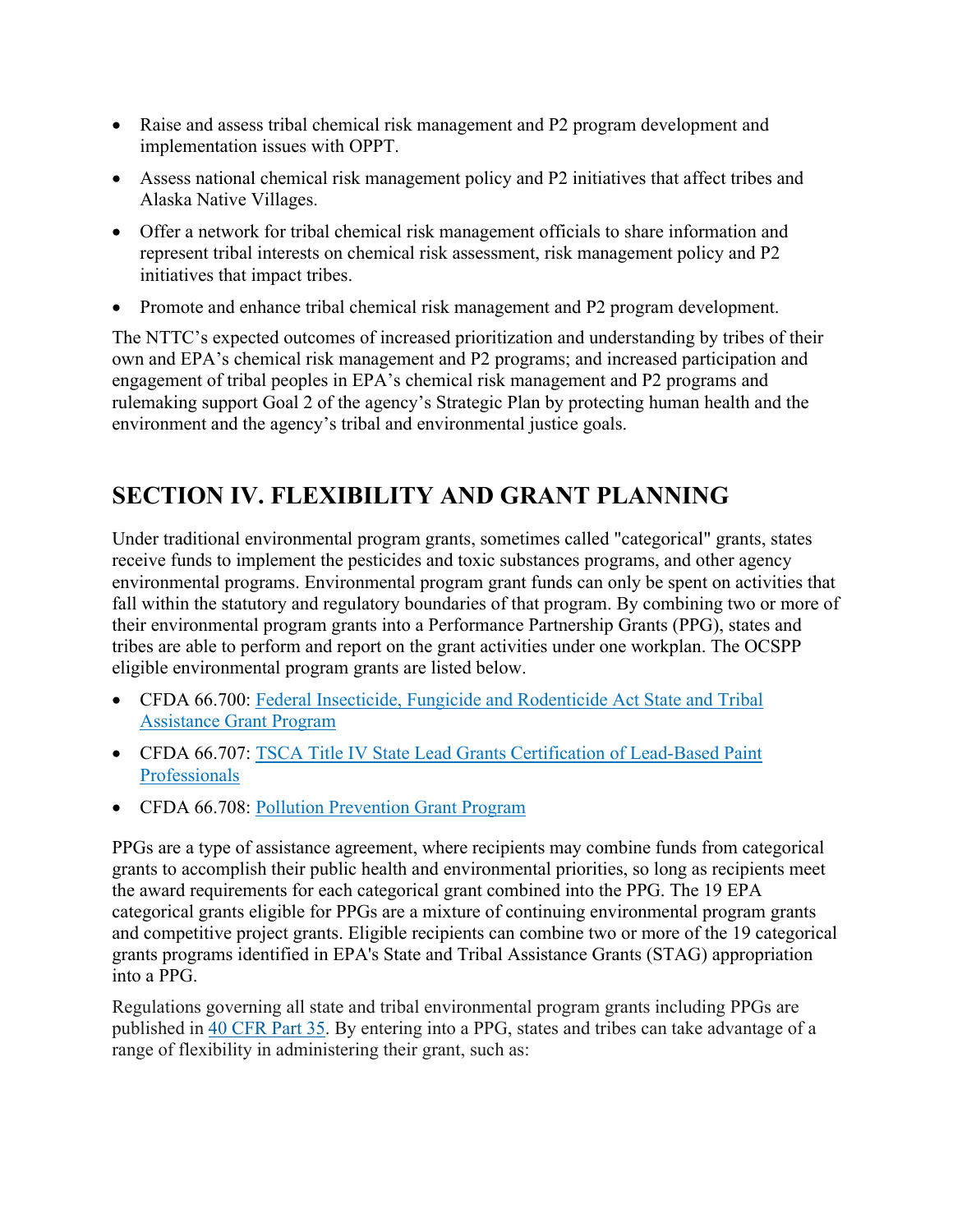- Reducing administrative burden by allowing states and tribes to meet match requirements as a whole rather than by individual program, streamlining paperwork and accounting requirements, and allowing funding of cross-cutting projects.
- Fostering joint planning and priority setting by requiring consideration of EPA and state or tribe priorities in developing grant work plans.
- Allowing grant work plans to be organized by environmental program area or by function (permitting, monitoring, inspections, etc.).
- Promoting results-oriented environmental programs by recognizing that both outcome and output measures are needed for management purposes.

Under the P2 Grant Program, the grants funded with Bipartisan Infrastructure Law funds are not eligible to combine funds into a PPG.

OCSPP awards competitive and non-competitive continuing environmental program (CEP) assistance agreements to states and tribes that implement or develop plans to implement successful pesticides, lead risk reduction, and P2 programs. As described in Section II, A of this Guidance, OCSPP funds assistance agreements to states and tribes to implement the requirements of FIFRA, TSCA's Lead Risk Reduction program, and the Pollution Prevention Act to help ensure the Agency's regulatory decisions and programs achieve intended protections. Regional offices administer these cooperative agreements and provide oversight to grantees to assure resources are used in a consistent manner with the grant guidances and are directed to areas of greatest need, the work is meaningful, and grantees are meeting their assistance agreement responsibilities. Additional information regarding the FIFRA Cooperative Agreement Guidance can be found at: [https://www.epa.gov/compliance/fiscal-year-2018-2021-fifra](https://www.epa.gov/compliance/fiscal-year-2018-2021-fifra-cooperative-agreement-guidance)[cooperative-agreement-guidance.](https://www.epa.gov/compliance/fiscal-year-2018-2021-fifra-cooperative-agreement-guidance) Additional information for the Lead Risk Reduction program can found at: [https://www.epa.gov/lead/lead-policy-and-guidance.](https://www.epa.gov/lead/lead-policy-and-guidance) Additional information regarding the P2 grants can be found at: [https://www.epa.gov/p2/grant-programs-pollution](https://www.epa.gov/p2/grant-programs-pollution-prevention)[prevention](https://www.epa.gov/p2/grant-programs-pollution-prevention)

Through the National Environmental Performance Partnership System (NEPPS), OCSPP encourages the continued use of Performance Partnership Agreements (PPAs), and PPGs as vehicles for continuous collaboration and for increasing administrative, financial, and programmatic flexibilities for states, tribes, and territories. More information on NEPPS, PPAs, and PPGs can be found at the FY2023-2024 Office of Congressional and Intergovernmental Relations (OCIR) National Program Guidance (https://www.epa.gov/planandbudget/nationalprogram-guidances) and [https://www.epa.gov/ocir/national-environmental-performance](https://www.epa.gov/ocir/national-environmental-performance-partnership-system-nepps)[partnership-system-nepps.](https://www.epa.gov/ocir/national-environmental-performance-partnership-system-nepps)

## <span id="page-28-0"></span>**SECTION V. FEDERAL CIVIL RIGHTS RESPONSIBILITIES, INCLUDING TITLE VI OF THE CIVIL RIGHTS ACT OF 1964**

In 1994, Executive Order 12898 was issued to direct Federal agencies to incorporate achieving environmental justice into their mission. The Presidential Memorandum accompanying that Executive Order required in part, that consistent with Title VI, each Federal agency "...ensure that all programs or activities receiving Federal financial assistance that affect human health or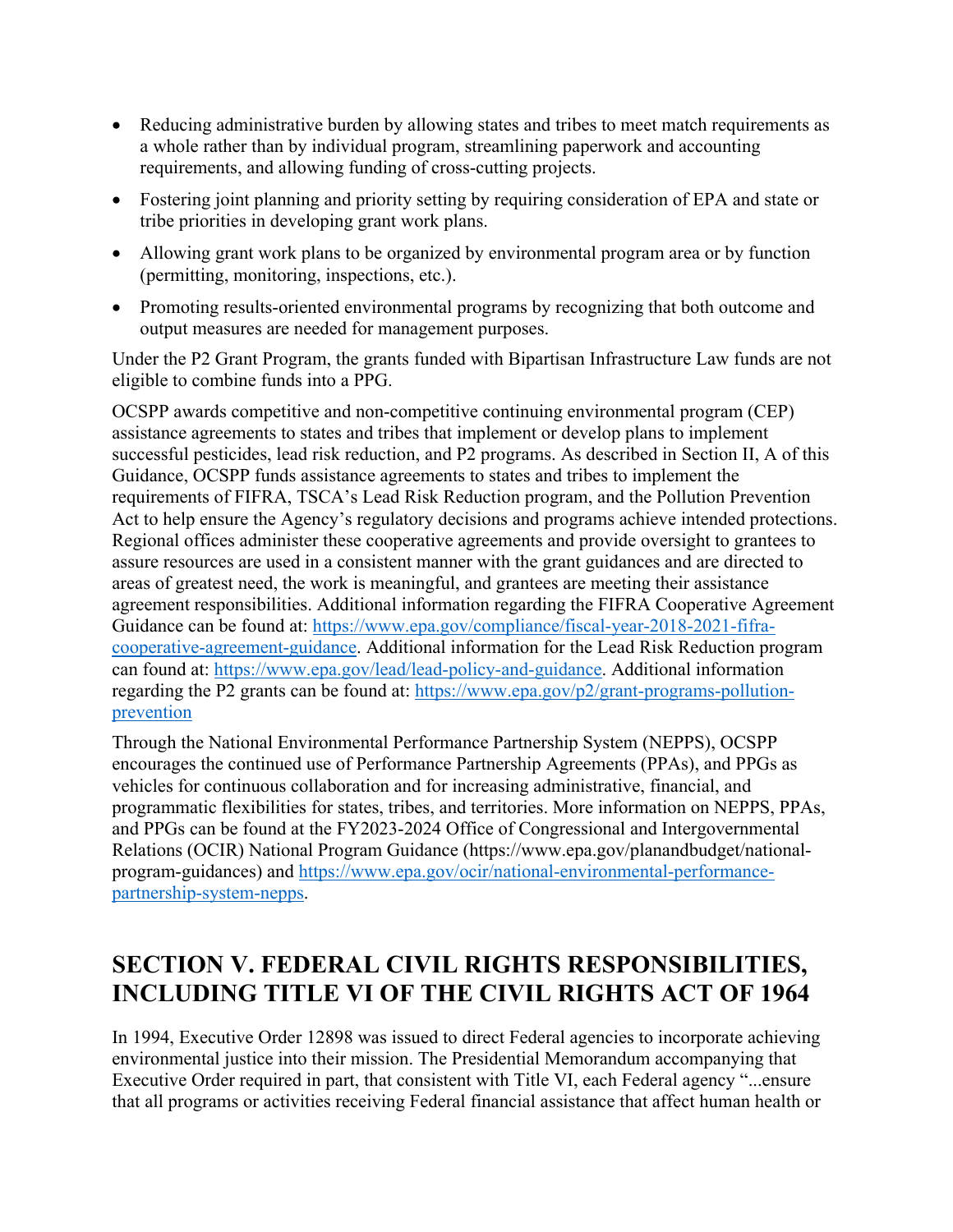the environment do not directly, or through contractual or other arrangements, use criteria, methods, or practices that discriminate on the basis of race, color, or national origin."

EPA has a responsibility to ensure that recipients and subrecipients of federal financial assistance from EPA—including states, municipalities, and other public and private entities—comply with federal civil rights laws that prohibit discrimination on the basis of race, color, national origin (including limited English proficiency), disability, sex and age, including Title VI of the Civil Rights Act of 1964.

EPA's implementing regulation generally prohibits discrimination in any programs, activities and services receiving federal financial assistance. 40 C.F.R. § 7.30. In addition, EPA's implementing regulations at 40 C.F.R. § 7.35 states that programs or activities receiving EPA assistance "shall not directly or through contractual, licensing, or other arrangements on the basis of race, color, or national origin…":

- Subject a person to segregation or separate treatment.
- Deny a person or group the opportunity to participate as members of any planning or advisory body.
- Restrict a person in any way in the enjoyment of any advantage or privilege enjoyed by others receiving any service, aid, or benefit provided by the program.
- Use criteria or methods of administration "which have the effect of subjecting individuals to discrimination."
- Choose a site or location of a facility with "the purpose or effect of excluding individuals" from, denying them the benefits of, or subjecting them to discrimination," among other things.

EPA's nondiscrimination regulation at 40 C.F.R. Parts 5 and 7 also contain longstanding procedural requirements applicable to applicants for and recipients (including sub-recipients) of EPA financial assistance. These requirements include having a notice of nondiscrimination, nondiscrimination coordinator, grievance procedures, a process for collecting and maintaining nondiscrimination compliance information, and pursuant to Title VI and the Rehabilitation Act of 1973, developing policies and procedures for ensuring meaningful access to programs and activities for individuals with

limited-English proficiency and individuals with disabilities. In addition, recipients' public participation processes must also be implemented consistent with the federal civil rights laws.

EPA intends to carefully evaluate the implementation of EPA financial assistance programs for compliance with civil rights laws by recipients of EPA funding to ensure that no community is excluded from receiving or denied benefit of funding based on race, color, national origin (including limited English proficiency), age, disability, or sex.

For more information about the federal civil rights laws enforced by EPA, including Title VI, please visit: https://www.epa.gov/ocr/title-vi-laws-and-regulations and [https://www.epa.gov/ogc/external-civil-rights-compliance-office-title-vi.](https://www.epa.gov/ogc/external-civil-rights-compliance-office-title-vi)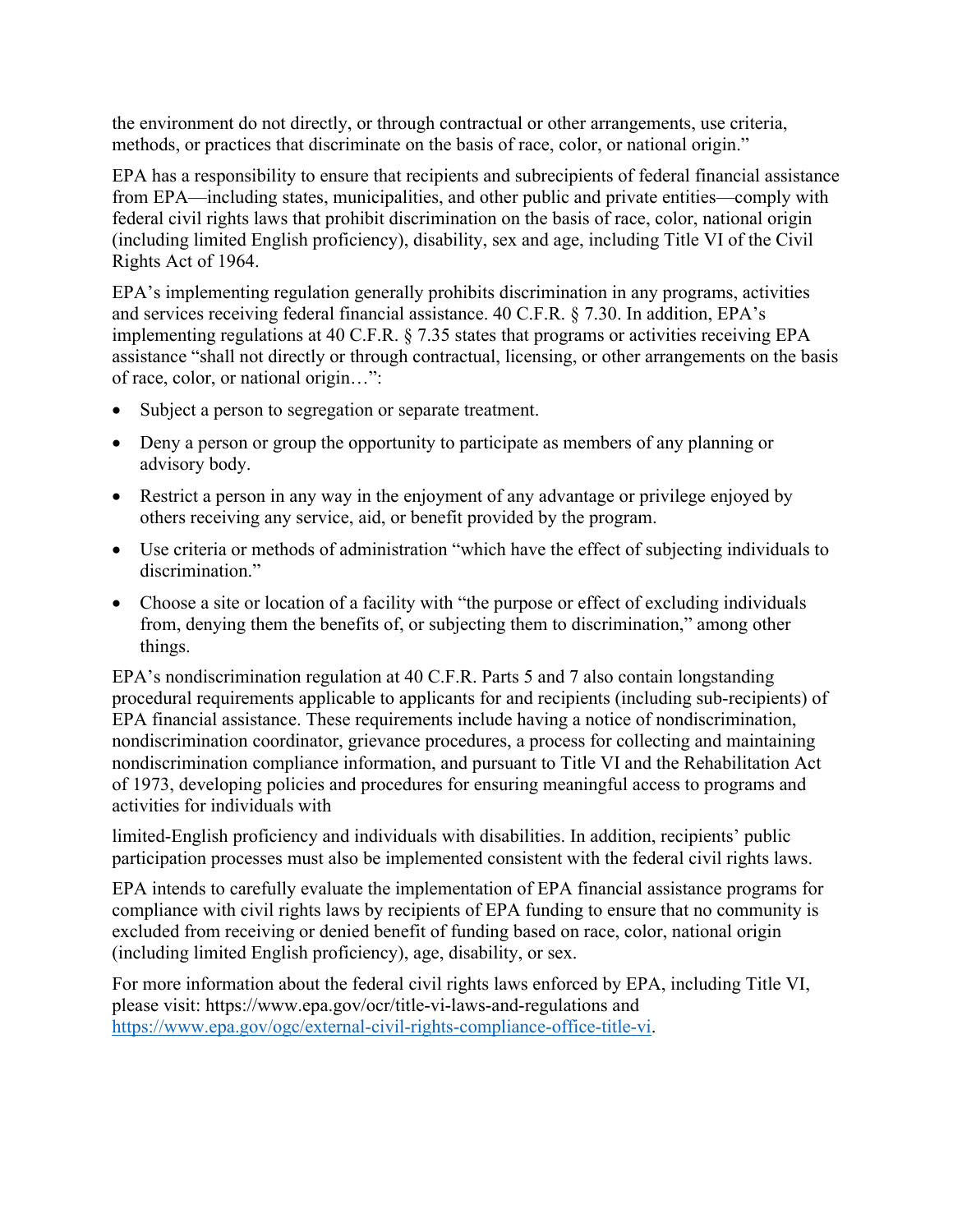## <span id="page-30-0"></span>**SECTION VI. FY 2023-2024 NATIONAL PROGRAM MEASURES**

| <b>Subject</b><br>Area | <b>BFS</b><br>Code    | <b>Measure Text</b>                                                                                                                                                      | FY 2023<br><b>National</b><br><b>Planning</b><br><b>Target</b> | <b>Comments/Clarification</b> |
|------------------------|-----------------------|--------------------------------------------------------------------------------------------------------------------------------------------------------------------------|----------------------------------------------------------------|-------------------------------|
| TRI                    | N-TRI                 | <b>Completed Toxics Release</b><br>Inventory (TRI) data quality<br>checks                                                                                                | 600                                                            | Region                        |
| Lead                   | $N-$<br><b>RRPday</b> | Average number of days to<br>complete reviews for Lead<br><b>RRP</b> Training Provider<br>Reaccreditations                                                               |                                                                | Region                        |
| Lead                   | N-RRPfr               | Increase the rate of Lead RRP<br>firm recertifications                                                                                                                   |                                                                | Region/State                  |
| Lead                   | $N-$<br>RRPapp        | Annual percentage of viable<br>lead-based paint abatement<br>certification applications that<br>require less than grantee state-<br>established timeframes to<br>process |                                                                | Region/State                  |
| Lead                   | N-RRPab               | Number of lead abatements<br>performed by certified<br>abatement contractors<br>occurring in the region                                                                  |                                                                | Region/State                  |
| Lead                   | N-RRP2                | Number of active lead-based<br>paint renovation, repair and<br>painting certification training<br>providers accredited by the<br>regional office                         |                                                                | Region/State                  |
| Lead                   | N-RRPtr               | Number of tribal partnerships<br>including projects addressing<br>lead-based paint hazards and<br>exposure reduction in the<br>region.                                   |                                                                | Region/Tribe                  |
| P <sub>2</sub>         | N-P2case              | Number of P2 case studies<br>developed and submitted to                                                                                                                  |                                                                | Region/State/Tribe            |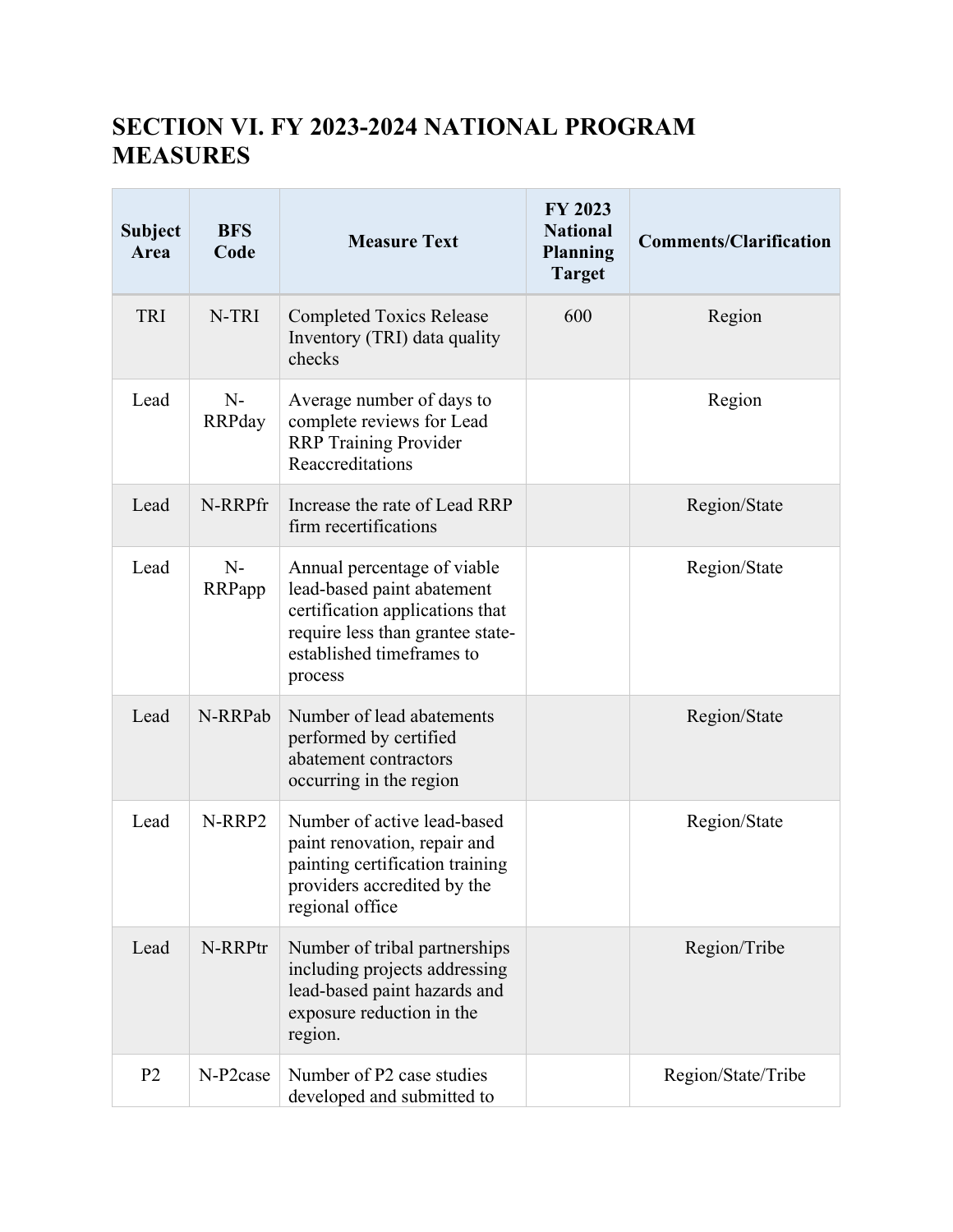|                |                                | OPPT for posting on the EPA<br>P2 website in the P2<br><b>Resources Search Tool</b>                                                                 |                    |
|----------------|--------------------------------|-----------------------------------------------------------------------------------------------------------------------------------------------------|--------------------|
| P <sub>2</sub> | $N-P2act$                      | Number of activities<br>performed to amplify the<br>lessons learned from the P2<br>Grants and provide P2<br>information to businesses and<br>others | Region/State/Tribe |
| P <sub>2</sub> | $N-P2ej$                       | Number of EJ communities,<br>as identified from the EPA EJ<br>demographic index, and/or<br>tribes engaged or provided P2<br>outreach                | Region/State/Tribe |
| P <sub>2</sub> | $N-P2$ grnt                    | Number of P2 grants that fully<br>reported the required output<br>and outcome measures<br>described in the P2 Grant<br><b>RFAs</b>                  | Region/State/Tribe |
| P <sub>2</sub> | P <sub>2</sub> m <sub>tc</sub> | P2mtc Metric tons of carbon<br>dioxide equivalent (MTCO2e)<br>reduced or offset through<br>pollution prevention in the<br>region                    | Region/State/Tribe |

## <span id="page-31-0"></span>**SECTION VII. [CONTACTS](https://usepa.sharepoint.com/sites/OCFO_Work/npmguidance/_layouts/15/WopiFrame.aspx?sourcedoc=%7bDD0FE104-4205-468D-9D64-A8A810BD7FC7%7d&file=Key%20Contacts%20Template.docx&action=default)**

**Contract Contract Contract** 

| <b>Contact Name</b> | Subject/Program<br><b>Area</b>                         | <b>Phone</b> | Email                   |
|---------------------|--------------------------------------------------------|--------------|-------------------------|
| Jennifer Vernon     | <b>OCSPP</b> Planning<br>and<br>Accountability<br>Lead | 202-564-6573 | Vernon.jennifer@epa.gov |
| Cindy Wire          | Office of<br>Pesticide<br>Programs (OPP)               | 415-947-4242 | Wire.Cindy@epa.gov      |
| Edna Kapust         | OPPT Office of<br>Pollution                            | 202-564-8818 | Kapust.edna@epa.gov     |